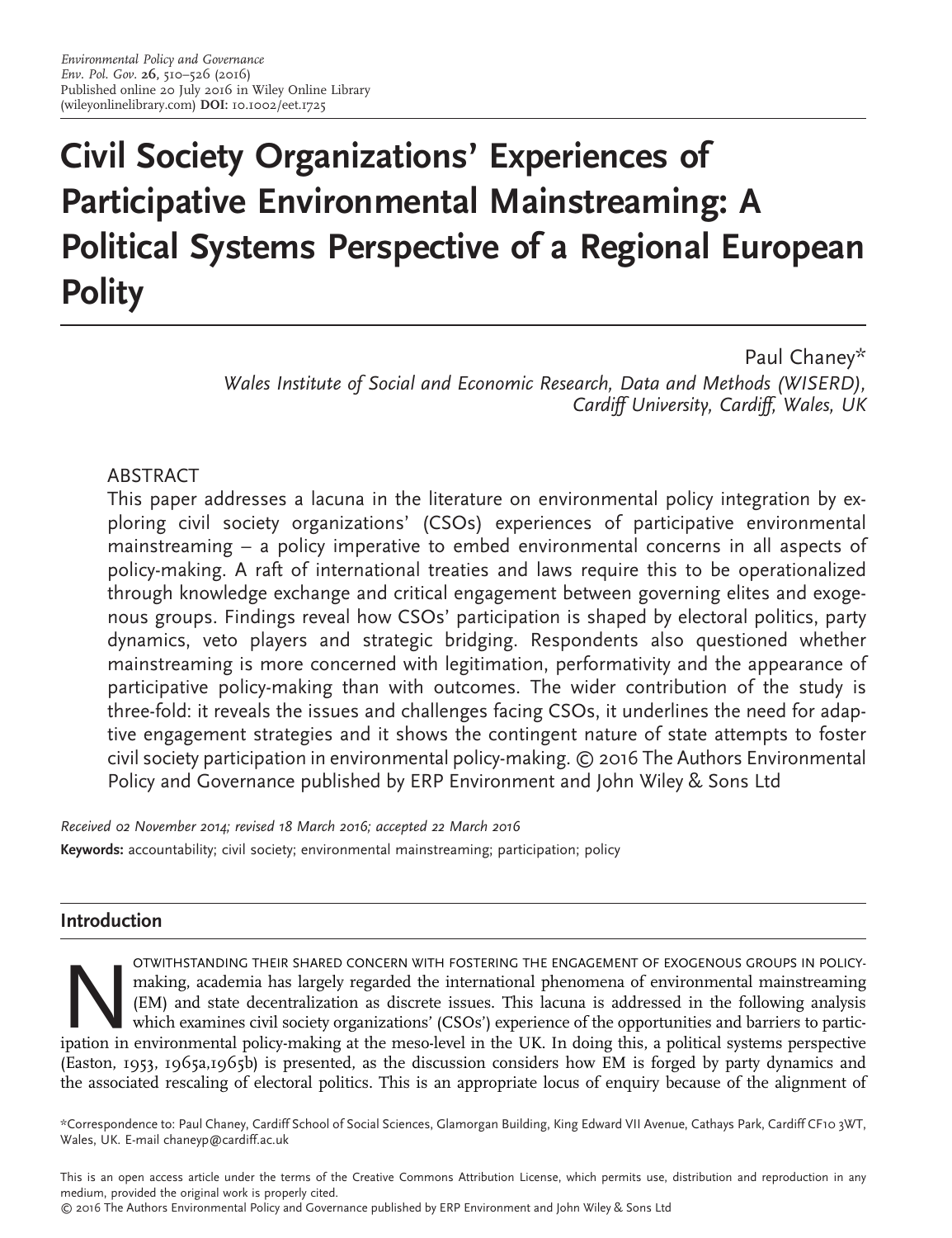three factors: the global trend of state decentralization (or 'devolution') (Treisman, 2007), legal imperatives on environmental protection (Birnie and Boyle, 2009) and the increasing currency of environmental mainstreaming (cf. UN RES  $66/288$ , 2012).<sup>1</sup> Resurgent interest in EM has also been triggered by 'the recent global financial crisis, [such that] mainstreaming is emerging as an instrument for rationalising finances and policies and for responding to the failure of sectoral approaches to trans-sectoral and cross-cutting issues' (Gazzola, 2014: 12).

In definitional terms, EM is part of the environmental policy integration agenda<sup>2</sup> (Jordan and Lenschow, 2010). It denotes a proactive and holistic approach to policy-making. Specifically, 'the informed inclusion of relevant environmental concerns into the decisions of institutions that drive national, local and sectoral development policy, rules, plans, investment and action' (Dalal-Clayton and Bass, 2009: 11). This requires that environmental or climate policy goals need to be taken into account in all aspects of policy-making, including 'other policy fields, with inconsistencies between sectoral goals being recognised and addressed' (Brouwer et al., 2013: 135; see also Runhaar et al., 2014: 234).

Here we are concerned with a specific dimension to EM, namely civil society participation. Mason (2000: 78) cogently describes the underlying imperatives attached to participatory EM: 'aside from any normative commitment to democratising policymaking, [it is based on] the pragmatic acceptance of states that participatory decision-making more effectively generates relevant environmental information and democratic legitimacy'. Aongola (2009: xii) concurs; CSOs are 'often the real drivers of change on environmental matters helping to generate and spread sustainable options for livelihoods and small businesses'. Yet despite longstanding acknowledgment of the perceived benefits of CSO participation in the UK (notably, as highlighted in the Skeffington Report of 1968, see Shapely, 2014) – and, notwithstanding prominent pressure group policy wins in land-use planning cases (cf. Bryner, 2002; Hewitt and Pendlebury, 2014), overall progress in CSO participation has been mixed at best. The reasons for this are not fully understood, resulting in a clearly stated gap in the extant literature on EM: 'there remains a limited understanding of the process of mainstreaming in a governance context and the factors that influence that process on local and regional levels in more developed countries' (Haywood et al., 2014: 78, emphasis added).

In part, the foregoing knowledge-gap stems from the fact that EM has largely been applied to international development programmes (e.g. Kok and de Coninck, 2007) or examined in the context of supranational governance and environmental policy-making (e.g. Gilek and Kern, 2015). Considerably less attention has centred on the implications of state decentralization and practice at the meso- (or 'regional') level. This is a key knowledge-gap because of what Rodríguez-Pose and Gill (2003: 334) describe as 'a devolutionary trend [that] has swept the world [… involving widespread] transference of power, authority, and resources to subnational levels of government' (see also Kettl, 2000). Heller (2001: 132) explains the reasons for this: 'across the political spectrum, the disenchantment with centralized and bureaucratic states has made the call for decentralization an article of faith. Strengthening and empowering local government has been justified not only on the grounds of making government more efficient but also on the grounds of increasing accountability and participation.'

Accordingly, the following discussion responds to this, drawing upon evidence from Wales, a constituent nation of the UK; this study's research aims are to explore CSOs' experiences of participative EM at the meso-level and how this is shaped by prevailing electoral politics and party dynamics. The remainder of this paper is structured thus: an overview of the literature on civil society, EM and participation in policy making is followed by a summary of the research context and research methodology. Attention then turns to the findings and their implications, which are discussed in relation to existing empirical work and social theory.

## Civil Society, EM and Participation in Policy-Making

In this section, attention first centres on defining 'civil society'. Following this, the extant work on EM is summarized. The emerging knowledge-gaps are then discussed in relation to three (non-discrete) headings: CSOs, political parties and systemic/socio-cultural factors. In the second half of the paper these then are applied to the data analysis.

<sup>1</sup> This United Nations (UN) resolution calls for: 'implementation and mainstreaming in the United Nations system as a whole'.

<sup>&</sup>lt;sup>2</sup>'EPI is intended to be an important first order principle to guide the transition to sustainability ... Many academics and policy makers consider EPI to be a policy-making "principle" without reflecting too much on its meaning' (Jordan and Lenschow, 2010: 147–149).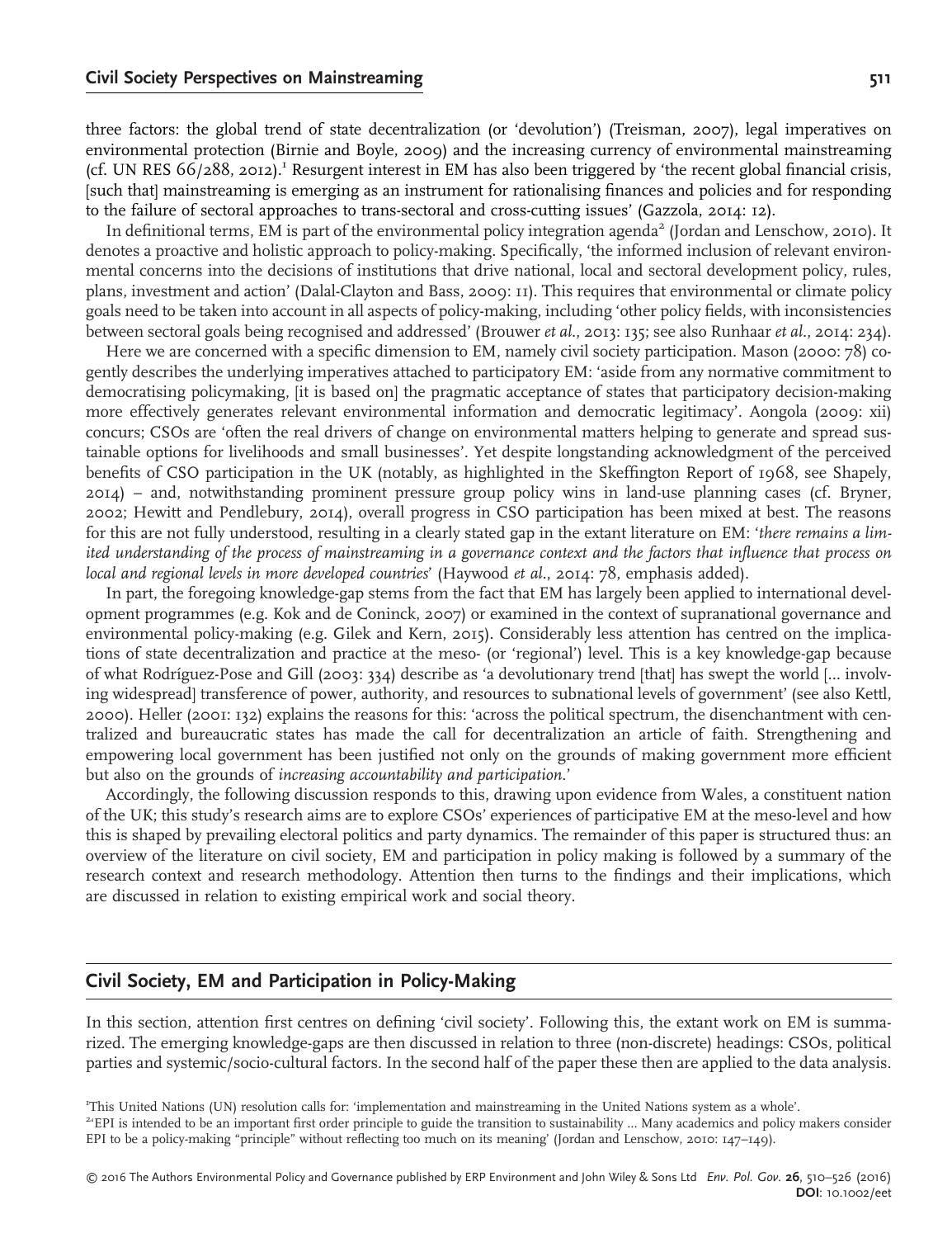In definitional terms, 'civil society' here denotes the arena of dialogue and human relations that is connected to, but distinct from, the state, markets and personal or familial sphere (Keane, 1988; Cohen and Arato, 1994; Edwards, 2009). It is a socio-political space of pivotal significance to environmental policy-making because of its potential to counter the dominant power of state institutions, act as a basis for pluralism and be a source of knowledge and expertise (Alexander, 2008).

As noted, EM is part of the environmental policy integration (EPI) agenda. A full account of the rise of EPI is outwith the present purposes. As Jordan and Lenschow (2010: 147) explain: 'it first emerged in the 1990s as a lagged policy response to the perceived need – forcefully expressed in the 1987 Brundtland Report – to systematically connect the seemingly incompatible goals of economic competitiveness, social development and environmental protection, and hence to ensure sustainable development'. What is particularly notable is the limited attention that the EPI literature has given to exogenous participation in public policy-making (cf. Goria et al., 2010; Von Homeyer et al., 2010; Nilsson and Eckerberg, 2007). It is in this regard that this paper makes a timely contribution.

While extant work on EM has given greater attention to participation, as the following reveals, it possesses its own lacunae. Thus, it covers: the presence of enabling factors (Dalal-Clayton and Bass, 2009; Pasquini et al., 2013), the way EM practices are driven by the perceived severity of the environmental policy challenge, the state's capacity to regulate and the existence of soft incentives (Sietz et al., 2011; Brouwer et al., 2013). In addition, other work has examined EM and the organizational configuration of government (Nunan et al., 2012; Haywood et al., 2014), as well as the way EM is influenced by the unique biogeographical characteristics of a given polity (Aongola, 2009; Pelser and Letsela, 2012; Gazzola, 2014).

Evidently, the foregoing body of scholarly work leaves a series of knowledge gaps. These are now considered in relation to three areas: civil society, political parties and systemic/socio-cultural factors. As noted, this provides the analytical framework for the discussion of the research findings in the second half of the paper.

#### Civil Society Organizations

Existing work presents a typology of CSOs and policy networks that resonates with the contemporary challenges of EM (cf. Marsh and Rhodes, 1992; Winter, 1996; Grant, 1995). Notably, in terms of exogenous engagement this work sets out an 'insider'–'outsider' dyad (Maloney *et al.*, 1994) that underlines how the two groups behave differently. For example, outsiders do not advance their case quietly through bureaucratic processes, but campaign and raise public awareness and support for their positions. Yet what is lacking in this literature is a political systems view – and how insider/outsider status is shaped by electoral politics and party dynamics. Instead, most extant studies view government as apolitical in nature, when the reality is that the type of party elected (and whether, for example, it is interventionist and prioritizes environmental matters – or, is laissez-faire in orientation) will shape the political opportunities open to CSOs. In turn, this will influence the success or otherwise of EM.

Of key importance here is governing party turnover – or, the rate at which the party holding executive office in popular elections is voted out and replaced by another. A key danger in one party dominant systems is that the governing party becomes institutionalized (in other words, through longevity in office, for many observers, the party becomes conflated with government qua government). This can have negative consequences such as the rise of 'informal politics'. It occurs when a dominant party can 'short-circuit' formal political channels and processes (McClurg and Lazer, 2014) owing to a fuzzy and permeable boundary between institutionalized and noninstitutionalized politics (Goldstone, 2003: 2). It is a scenario at odds with the oppositional model of state–civil society relations whereby exogenous criticality of government is maintained (Evans, 1996).

Those not afforded privileged access to government may face a dynamic of decline, a 'downward spiral'. This is because such 'outsider groups' are denied the 'oxygen' of access to elite decision-makers (Dearlove, 1973). However, some view this as advantageous because the 'arms-length' relations associated with outsider status may confer independence (Mansbridge, 1992; Elster, 1998). Not least, this may ward against the negative effects of (neo-)corporatism – or, 'the exclusive relationship between a handful of privileged groups and the state [… such that] There is little competition from rival groups within the various sectors' (Wilson, 1990: 69). Such a scenario can be undemocratic and promote a situation likely to restrict the input of fresh ideas. Allied to this, as Piattoni (2001: 4) observes, it can lead to the more serious situation of clientelism and patronage. This involves 'the trade of votes and other types of partisan support in exchange for public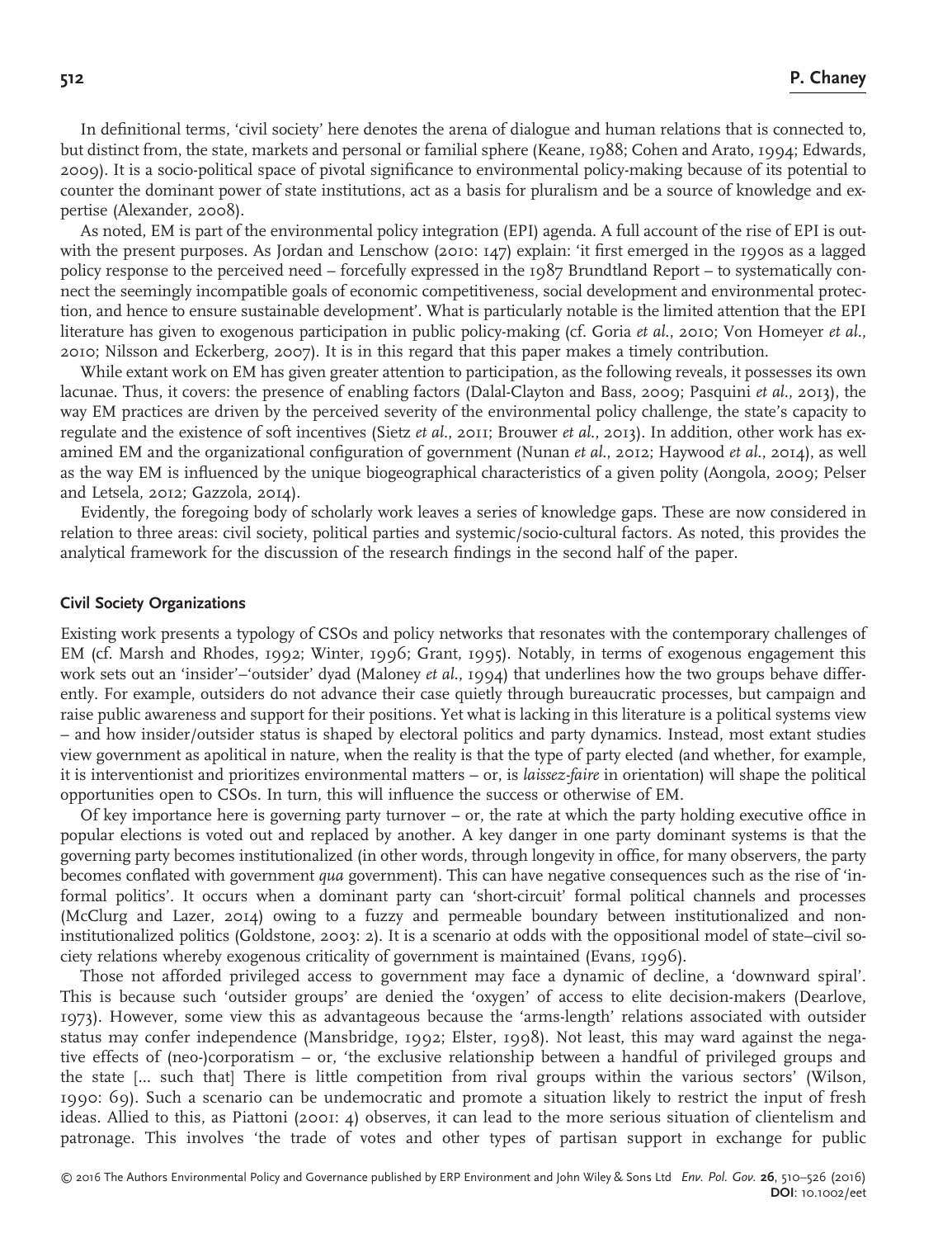decisions with divisible benefits' (see also Blakeley, 2001). A further downside is that (neo-)corporatism concentrates power, thereby subordinating those outside elite circles. Yet for others a contrary view prevails. For them (neo-)corporatism can have benign consequences: 'strong state management of networks is required if policy-making is to proceed in a more inclusive manner … the most effective routes to participatory policymaking may rely heavily on manipulation strategies' (Hudson et al., 2007: 55; see also Kickert et al., 1997). What is unclear, however, is the way this plays out in attempts at EM. This will be returned to in the findings below.

There are further issues and theoretical strands that attach to the 'insider'–'outsider' dyad that are germane to the present exploration of EM. For example, CSOs' proximity and access to power links to resource dependence theory (McCarthy and Zald, 1977; Zhan and Tang, 2013) and how resources (inter alia, funding and human capital) are relational, form the basis of power and are key to organizational effectiveness. In turn this relates to CSOs' repertoires of contention – or 'action repertoires' (Tilly, 1995: 42): in other words, the means (e.g. direct action, lobbying, public petitions, use of social media) they employ to advance their policy claims on those in power, and whom they chose to engage among the governing elite. The latter consideration is captured by the term 'strategic bridging' and applies to CSOs' lobbying of parliamentarians (Tilly, 1978: 125–133). It resonates with the idea of bridging social capital, a relational resource linked to networks and associative life (Coleman, 1988). Again, the extant literature is silent on how these matters shape EM; a lacuna this study will address.

### Political Parties

A political systems perspective underlines that attention is needed to the hitherto neglected issue of party dynamics in a given polity. As the study findings will reveal, this shapes the opportunities and challenges facing CSOs as they seek to engage with political parties. In short, this is a two-way process. The type of parties present influences the collective incentives for CSOs' political engagement in relation to EM (cf. Finkel et al., 1989: 39). Allied to this, it also determines parties' propensity to engage with exogenous interests. In turn, this shapes a range of factors including the stage in political and policy cycles that civil society groups participate in public policymaking. In other words, whether they are afforded a role in the design/origination of policy – or, post hoc, they are merely consulted on implementation matters. As Klijn and Skelcher (2007: 561) note, the party dynamics of a polity shape engagement, not least because while some parties are disposed to engage CSOs others 'fear that interactive decision making threatens their primacy as decision makers'.

Governing party turnover is also germane to understanding EM because it determines the presence and power of veto players. These are individuals that may be opposed to CSOs' policy demands (owing to factors such as ideology, education, beliefs, alliance with business and so on). They can block CSO demands owing to their office or position. Their power derives from the fact that, when in government (e.g. holding ministerial office) CSOs have no choice but to deal with them when advancing their policy demands (Tsebelis, 1995). While they are present in 'regular' liberal democratic systems, one party dominance (OPD) makes their power particularly significant and challenging. This is because of their comparative longevity in office. Unlike 'regular' democracies, they are not 'swept away' by electoral defeat – but may endure over successive election cycles. Typically they have longer ministerial careers and circulate in the power elite over extended periods.

Parties' propensity to engage with exogenous interests can also be understood in the context of performativity and legitimation: in order words whether there is genuine commitment to civil society input to policy making or whether a process of legitimation applies. This denotes 'communicative actions aimed at managing the public's perception that government actions are effective in promoting their desired ends, whether that is in fact true' (Moore, 2001: 712). It is also captured by the term 'performativity'. This is 'a reiteration of a norm or set of norms, and to the extent that it acquires an act-like status in the present, it conceals or dissimulates the conventions of which it is a repetition' (Price and Shildrick, 1999: 241). Both strands of theory can be used to explore whether the structures and practices of participative EM are about genuine engagement and knowledge-sharing in a context where power elites are willing to modify their policies in light of critical input from outside – or, as some interviewees' comments suggest (see below), EM is more about government being seen to engage CSOs.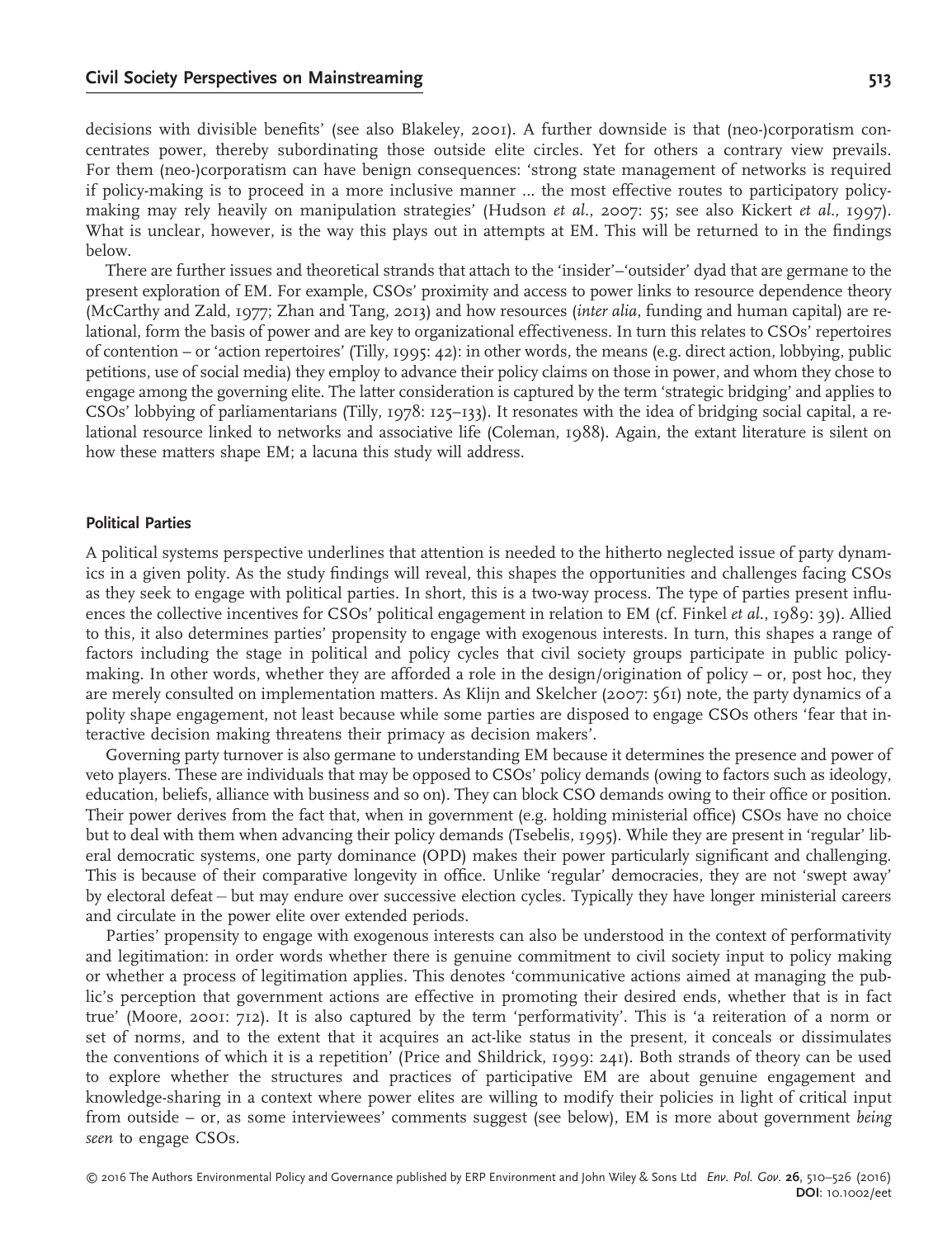### Systemic/Socio-Cultural Factors

A further knowledge-gap stems from the fact that existing studies of EM generally give limited attention to systemic factors such as the effects of constitutionalism on CSOs' participation in policy-making. 'Constitutionalism' here describes the policy-making responsibilities and procedures of different tiers of government and how they interact. This is a curious oversight, one alluded to in Thiel's (2014: 290) study that points to how the rescaling of environmental governance shapes: 'actors' possibilities for bringing their interests to bear on negotiations … [and is] constitutionally determined' (see also Chaney, 2014). He continues, 'thus far, explanations proposed for scalar reorganization of [… environmental] governance have often been more partial and often have not considered the role of constitutional rules'. The neo-institutionalist literature (cf. Peters, 2012) offers potential to address this lacuna. Yet, even here the environmental policy literature has tended to privilege the national and supranational tiers at the expense of meso-government (see, for example, Buhr et al., 2012).

A further systemic issue is how opaque constitutional arrangements may undermine government accountability (Bingham Powell, 1989). To ward against this, effective monitoring and regulation is required (Richards et al., 2000; Percival and Schroeder, 2009). However, observers of regulatory frameworks note how these too may be influenced by party dynamics in a given political system. In particular, OPD may lead some to question regulators' independence from government: 'distrust amongst government, business and environmental groups … diverts efforts away from desirable environmental results' (Fiorino, 2006: 7). This perceived loss of impartiality may reduce CSOs' propensity to engage in government policy-making as predicated by EM.

A further systemic factor relates to social capital and civic activism (cf. Putnam et al., 1993; Putnam, 2000) in a given polity. As Shutkin (2000: 77, emphasis added) observes, 'without strong reserves of social capital, neighbourhoods lack the capacity to assess, monitor and prevent environmental harms. In effect, no one is minding the community.' Allied to this, recent decades have seen a burgeoning literature on changing societal attitudes to environmental issues (Van Liere and Dunlap, 1980; Tranter, 2014). Extant studies chart how these are shaped by a complex range of factors including formal education (Pooley and O'Connor, 2000) as well as socio-psychological attributes (e.g. world view, ideology and socialization) (Dietz et al., 1998). In turn, these influence citizens' willingness to engage in EM.

A vibrant and engaged civil society lies at the heart of the political vision for EM (e.g. 'we recognize that opportunities for people to influence their lives and future, participate in decision-making and voice their concerns are fundamental … [this] requires concrete and urgent action. It can only be achieved with a broad alliance of people, governments, civil society and the private sector, all working together to secure the future we want for present and future generations.' UN RES 66/288). Yet in this regard Van Laerhoven (2014: 91) points to a key lacuna in the EM literature, one that validates the current focus on the meso-level: 'it needs to be explored to what extent social capital and learning facilitates the emergence of participatory governance … for those pushing the agenda of democratic decentralization as a way towards good governance, investing in civil society seems a safe bet'.

In summary, as the foregoing review confirms, there are significant gaps in existing literature related to CSOs' experiences of participative EM at the meso-level and how this is shaped by prevailing electoral politics in liberal democracies. The following discussion will offer an empirically based starting point to address these. First, attention turns to a succinct outline of the research context and methods used.

## Research Context

State decentralization (or 'devolution') in 1998–1999 redefined the UK as a quasi-federal state made up of four polities. The (re-)establishment of legislatures for Wales, Scotland and Northern Ireland (circa 1998/1999) has accelerated divergence of the prevailing legal and policy frameworks and governance practices in which environmental non-governmental organizations operate (cf. Birrell, 2012). Crucially, it has meant civil society–state relations have been shaped by territorially specific patterns and processes of meso-level politics and constitutional law associated with devolution. In Wales these have been singular. With regard to meso-level politics the Labour Party has been the main political force (Hopkin et al., 2001).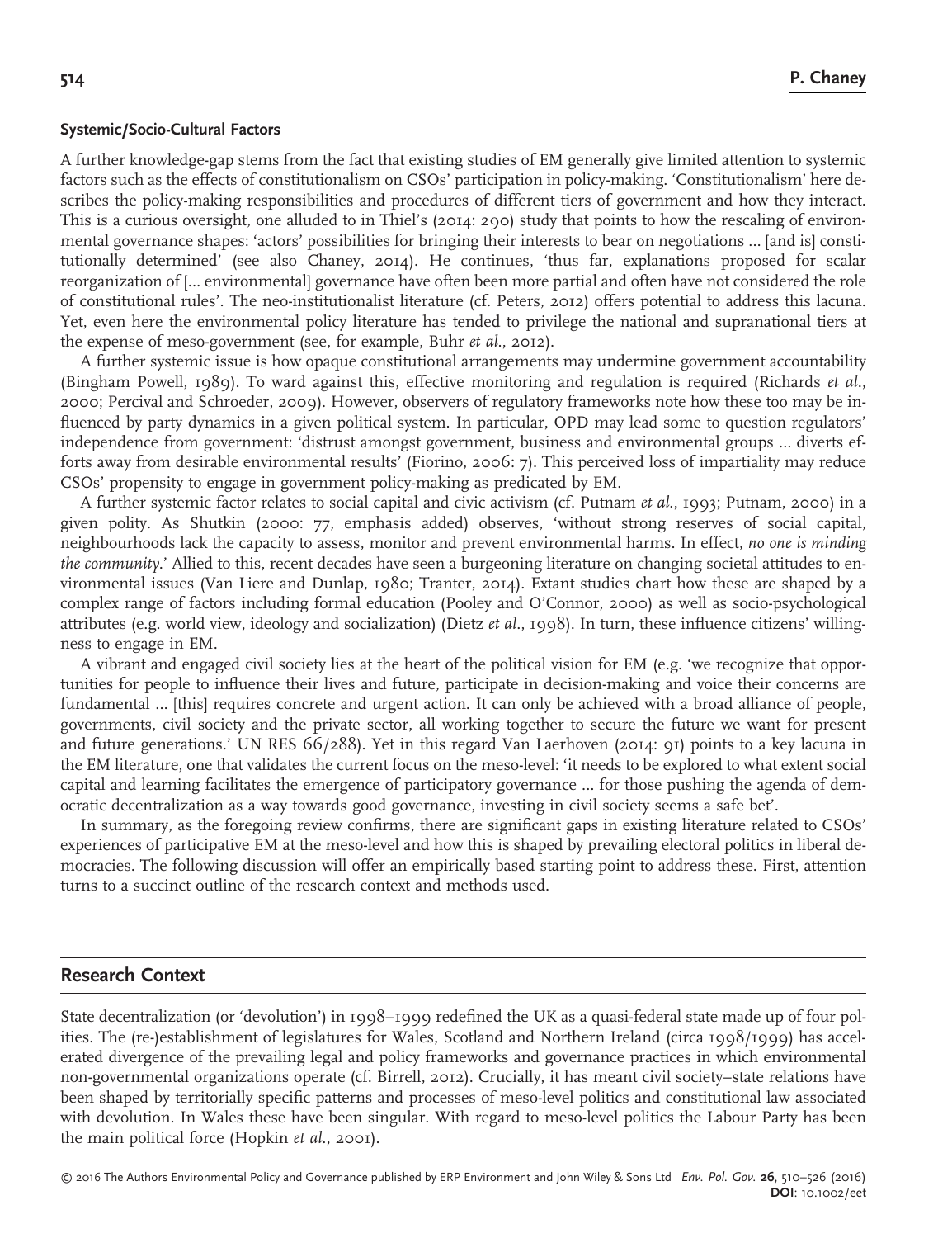Over recent decades, at a UK level, the Labour Party has shifted from its 20th century socialist roots to occupy the political centre-ground (sharing much in common with other European social democratic parties) (Thorpe, 2015). In contrast, Welsh Labour has eschewed this. Instead, it has positioned itself as avowedly socialist. Drakeford (2007: 175–176) summarizes the principles that the Party stands for as including: 'progressive universalism' (or, 'an enduring belief in universal rather than only means-tested services'); collectivism ('cooperation is better than competition' … 'in Wales the collective ownership by individuals of public services, and public assets, matters'); and 'social justice' ('a unifying preference for improving collective voice rather than relying solely on individual choice').

From securing 58.6% of the vote in the 1945 election, Welsh Labour has since held a majority of Welsh Members of Parliament (and frequently an absolute majority of Welsh votes). Moreover, Labour's ascendancy is underlined by the fact that, in post-1999 'regional' elections it has always gained the largest share of the vote. This is striking as the singular electoral system in Wales was purposely designed to prevent OPD through a hybrid system whereby two-thirds of National Assembly seats are elected by first-past-the-post votes and the remainder by proportional representation. Yet, notwithstanding this, Labour predominates. This is in contrast to Westminster's sole reliance on first-past-the-post ballots. In this way the Welsh hybrid system may provide opportunities for opposition parties to combine with CSOs to provide alternative policies in ways that contrast with practices at Westminster.<sup>3</sup> The statistics underline Labour's dominance. In 1999, the Party won 28 of the 60 seats in the National Assembly for Wales (attaining 37.6% of the vote, 9.4% more than their nearest rivals). In the next three ballots Labour gained half of the seats in the legislature – the same as its three main rivals *combined* (with  $40\%$  of the vote in 2003, 32.2% in 2007 and 36.9% in 2011). This electoral record has ensured that Labour has remained in government office since the National Assembly for Wales was created in 1999.<sup>4</sup>

Among the reasons for the Party's dominance in Wales (compared to Scotland and at a UK level) is the fact that the Party's principal rival, the Conservative Party, has widely been perceived of as alien to Welsh cultural values; notably, being regarded as an 'English party'. In consequence, for over a century it has always fared worse in Wales in terms of electoral support than across the border. A second reason is the interplay of class, the Welsh economy and labour market. Notably, industrialization in Wales in the 19th century (with, for example, the emergence of coal, iron, steel, tin and copper industries) was integral to the Party's development, not only in Wales itself – but in the UK. Leading figures in the Party represented Welsh constituencies and they benefited from the emergence of a strong working class support base that has endured through to the present. In later decades, Labour has been viewed by Welsh voters as a key defender of these industries in the face of what are sometimes perceived of as imposed policies from Westminster (Hopkin et al., 2001).

In terms of the constitutional law associated with devolution, under Schedule 7 of the Government of Wales Act (2006) the National Assembly for Wales has legislative competence to make and pass Acts within areas where Welsh Ministers exercise executive functions. The environment is one such area.<sup>5</sup> However, as in many multi-level and federal systems (Bryner, 2002), the reality is more complex than this suggests. First, the Welsh Government is bound by European Directives. At the time of writing, the scheduled referendum on the UK's continued membership of the European Union (EU) means that a 'no' vote to leave the Union would end this practice. In such a scenario there would almost certainly be a loss of momentum on environmental policy as a considerable amount of policy is shaped by EC Directives. It is also unclear if this were to happen whether the Welsh Government would seek to use its own powers to continue to mirror subsequent EC Directives in its policy programmes on a voluntary basis.

Such issues aside, within the UK the division of powers between central government and the Welsh executive is based on an extensive, complicated and ongoing set of accrued executive functions derived from individual Westminster enactments ('conferred powers'). This means de jure Westminster still retains some control within the broad arena of 'the environment'. As the following discussion reveals, this creates problems for environmental organizations because the division of responsibility between the two legislatures is often unclear (see, for example, Rawlings, 2003). A further singular aspect of the devolution arrangements is the fact that constitutional law requires Welsh Government ministers to publish a Sustainable Development Scheme setting out how they propose, in the

<sup>3</sup> For example, in theory proportional representation (PR) seats make it easier for smaller, single-issue parties to get elected. However, as this has yet to happen in Wales.

<sup>4</sup>In coalition with the Liberal Democrats and Plaid Cymru in 2000–2003 and 2007–2011, respectively.<br>SSee for example, https://www.gov.uk/devolution-settlement-wales [accessed 28 October 2014]

<sup>&</sup>lt;sup>5</sup>See, for example,<https://www.gov.uk/devolution-settlement-wales> [accessed 28 October 2014].

<sup>6</sup> <http://www.legislation.gov.uk/ukpga/2006/32/section/79> [accessed 30 October 2014].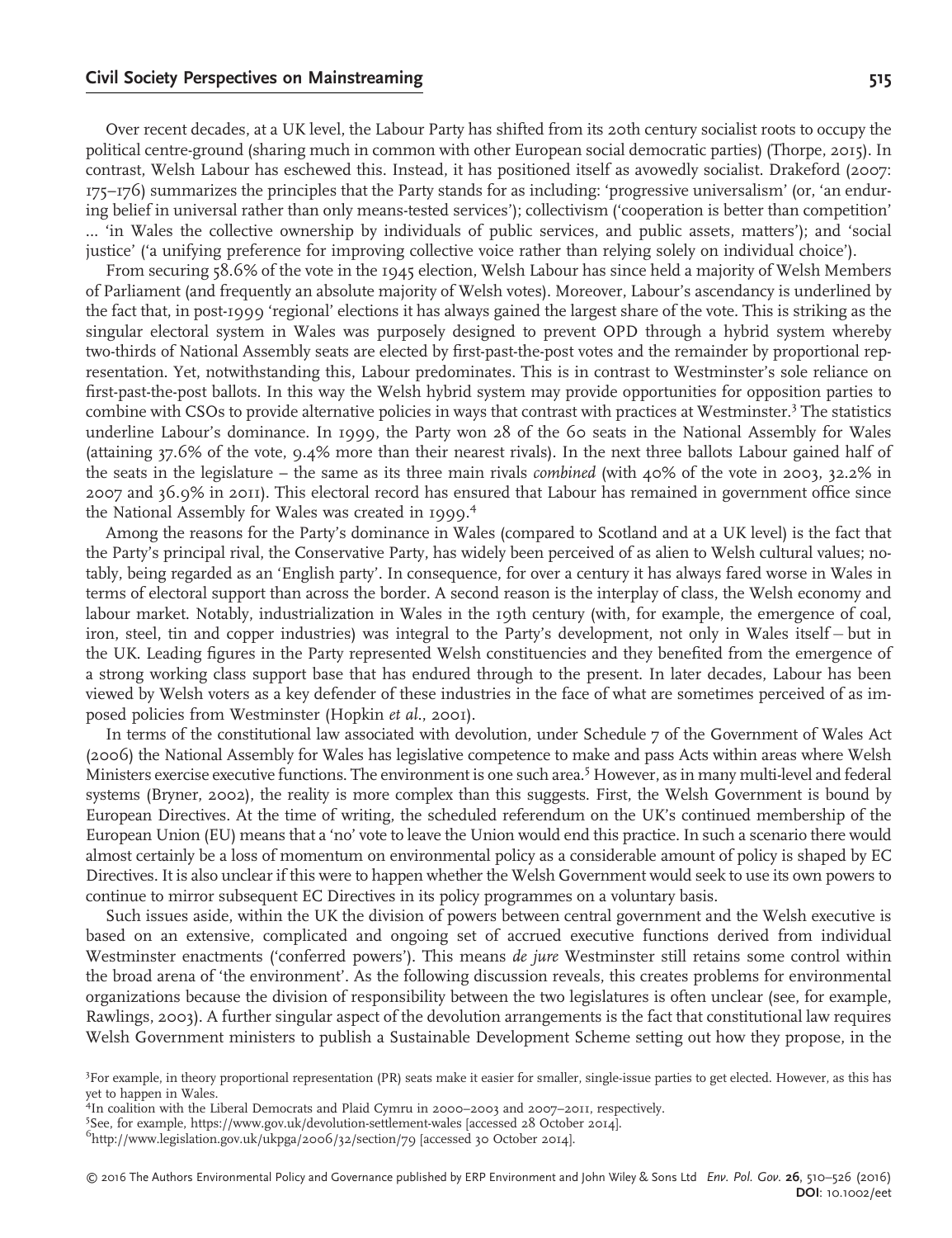exercise of their functions, to promote sustainable development. Moreover, it obliges them to publish periodic reports 'containing an assessment of how effective their proposals (as set out in the scheme and implemented) have been in promoting sustainable development' (Government of Wales Act, 2006, s. 79).  $\frac{6}{5}$  Importantly, the resulting Scheme makes explicit reference to EM. For example, 'Vision: The Welsh Government is an exemplar organisation in the way that it mainstreams sustainable development as its central organising principle' (p. 25); 'Sustainable development will be fully *mainstreamed* as our central organising principle within the lifetime of this Scheme' (p. 26); and 'sustainable development places an emphasis on involving citizens in the decisions that affect them so that they can place an active part in society' (Welsh Government, 2014: 29).

## Methodology

This study explores data gathered from 75 semi-structured interviews with managers and members of CSOs in Wales during 2003–2015. These not only include environmental CSOs concerned with safeguarding the biosphere and promoting sustainable living, but, reflecting EM's objective of transforming practice across government, also a purposive sample of organizations spanning a range of policy areas.<sup>7</sup> The interviewees were managers, directors and policy officers with the CSOs. The interviews were carried out by the author and project research assistant. They were based on an interview schedule consisting of core questions developed from leading texts on environmental policy (e.g. Lenshow, 2001; Carter, 2007; Nilsson and Eckerberg, 2007). Semi-structured interviews were particularly suited to the present task because they permitted the use of probes and secondary, supplementary questions (King and Horrocks, 2010). This boosted reliability of the data by enabling the exploration and clarification of the issues and experiences described by participants.

The interviews were conducted in either Welsh or English and lasted approximately 1 h. Data gathering and analysis adhered to established ethical practice; *inter alia*, this extended assurances to participants regarding anonymity, confidentiality and use of research data. Interviews were recorded and selective contemporaneous note-taking was also employed (inter alia, to deepen data gathering in relation to core themes and capture non-verbal cues, see Brugha and Varvasovszky, 2000). An inductive coding frame (Sayer, 1992) was employed as the most appropriate means of 'creating meaning in complex data through the development of summary themes or categories from the raw data' (Thomas, 2006: 239).

## Findings

The following analysis is structured around three (non-discrete) domains: CSOs, political parties, and systemic and socio-cultural factors. Their wider significance lies in identifying the barriers and challenges to securing the soughtafter participative mode of  $EM - as$  set out in international policy and law. The themes constitute a 'political systems perspective' on EM and are summarized in Table 1 (see below).

#### Civil Society Organizations

The interview data underline the salience of resource dependence theory (McCarthy and Zald, 1977; Zhan and Tang, 2013) to EM. Limited resources were cited as a barrier to EM engagement by most CSO interviewees.8 However, in a manner that frustrates the policy aim of engaging a diversity of interests (Welsh Government, 2006: 39), this issue had a disproportionately adverse impact on smaller organizations. Many referred to what they saw as a lack of

7 Environment 8, arts 2, equalities 5, housing 4, agriculture 5, transport 2, health/social care 3, economic/community development 4, education 2, advice 5, sport 3, misc. 14.  $8n = 62.$ 

<sup>© 2016</sup> The Authors Environmental Policy and Governance published by ERP Environment and John Wiley & Sons Ltd Env. Pol. Gov. 26, 510–526 (2016) DOI: 10.1002/eet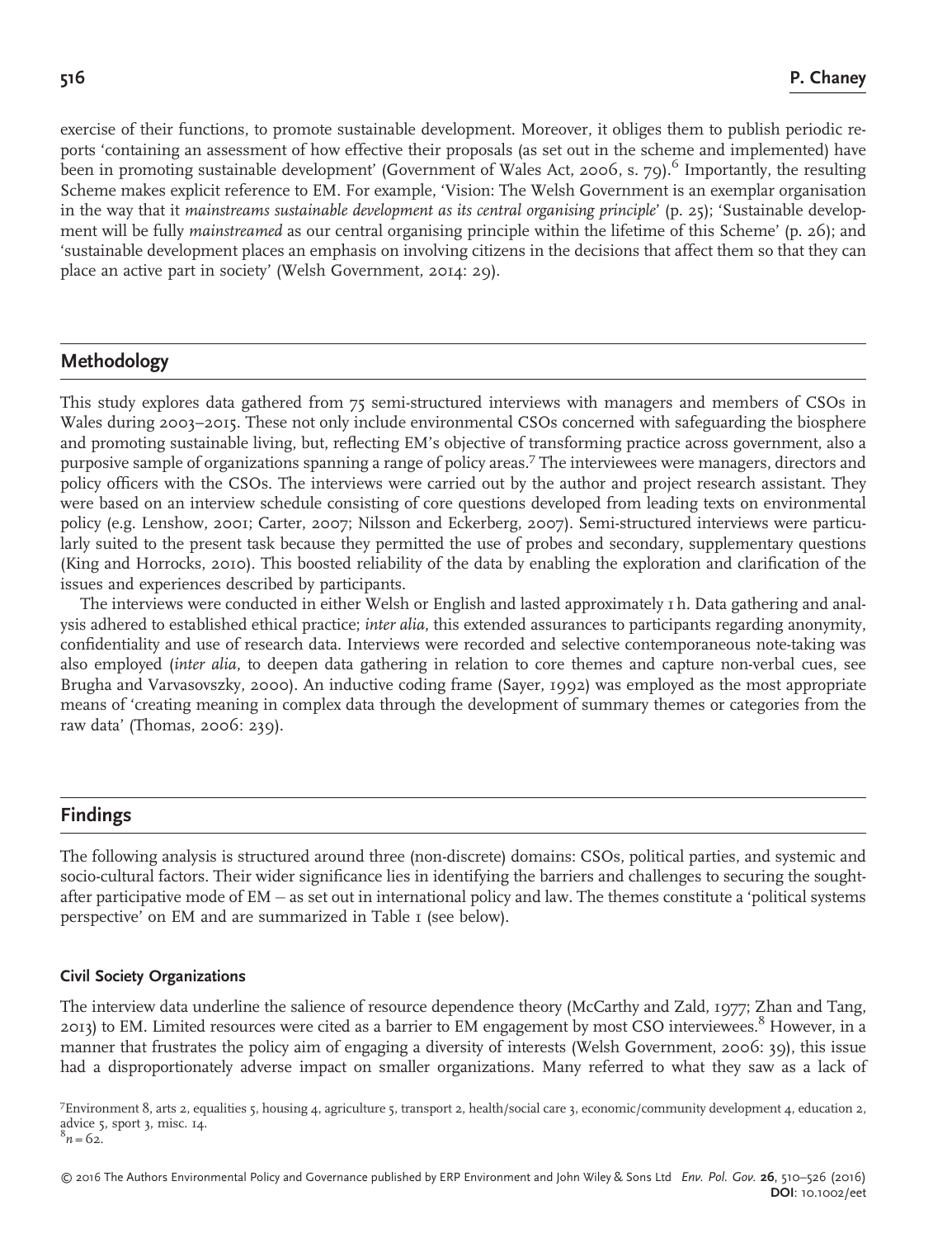| Contingent factor                                                                                                                                                                                        | Effect on participative environmental mainstreaming                                                                                                                                                                                                                                                                                                                                                                                                                                                                                                                                                                                                                                                                                                                                                                                                                                                                                                                                                                                                                                                                                                                                                                            |
|----------------------------------------------------------------------------------------------------------------------------------------------------------------------------------------------------------|--------------------------------------------------------------------------------------------------------------------------------------------------------------------------------------------------------------------------------------------------------------------------------------------------------------------------------------------------------------------------------------------------------------------------------------------------------------------------------------------------------------------------------------------------------------------------------------------------------------------------------------------------------------------------------------------------------------------------------------------------------------------------------------------------------------------------------------------------------------------------------------------------------------------------------------------------------------------------------------------------------------------------------------------------------------------------------------------------------------------------------------------------------------------------------------------------------------------------------|
| Civil society organizations                                                                                                                                                                              |                                                                                                                                                                                                                                                                                                                                                                                                                                                                                                                                                                                                                                                                                                                                                                                                                                                                                                                                                                                                                                                                                                                                                                                                                                |
| Informal/extra-parliamentary<br>Action repertoires/strategic<br>Neo-corporatism/resource<br>Human capital/capacity<br>Strategic bridging<br>coordination<br>dependency<br>Resources<br>politics<br>Trust | Limited resources act as a barrier to EM engagement. This case study shows how the issue can be compounded by constitutional issues<br>forced into ever closer relationship with party over successive electoral cycles (through neo-corporatist measures such as<br>Change of governing party catalyst for shifts in CSOs' repertoire of contention/heightened accountability (absent under OPD). Greater<br>engagement with government routinely takes place outside legislative channels through internal party contacts/networks<br>CSOs must deal with key individuals over successive electoral cycles (OPD greatly increases power of incumbents).<br>ctorally strong parties under less pressure to compromise – more likely to put party interest first.<br>need for alliance building to counter power of dominant parties (especially under OPD).<br>ponsored policy networks, state funding, etc.). Exacerbated under OPD.<br>capital cited as key issue affecting CSOs' ability to engage in EM.<br>(reduces accountability/transparency; exacerbated under OPD).<br>of policy competency undermining accountability<br>Skills/human<br>CSO <sub>s may</sub> be<br>government-s<br>Dominant/ele<br>CSOs' critical |
| Political parties                                                                                                                                                                                        |                                                                                                                                                                                                                                                                                                                                                                                                                                                                                                                                                                                                                                                                                                                                                                                                                                                                                                                                                                                                                                                                                                                                                                                                                                |
| Collective incentives                                                                                                                                                                                    | Presence of dominant/electorally strong parties distorts collective incentives for CSOs to engage opposition parties. These are much                                                                                                                                                                                                                                                                                                                                                                                                                                                                                                                                                                                                                                                                                                                                                                                                                                                                                                                                                                                                                                                                                           |
| Legitimation/performativity                                                                                                                                                                              | Raises questions – are attempts at environmental mainstreaming about genuine engagement with CSOs – or managing the perception<br>diminished – they are unlikely to form future givernment. Incentive of future policy gains lessened/removed.<br>of participation and government responsiveness?                                                                                                                                                                                                                                                                                                                                                                                                                                                                                                                                                                                                                                                                                                                                                                                                                                                                                                                              |
| Veto players                                                                                                                                                                                             | Presence of dominant/electorally strong parties limits membership of political elite. Resultant (re-)circulation of elite heightens the<br>significance of veto players – they have enduring influence/less likely to lose ministerial office through electoral defeat. Situation<br>exacerbated under OPD.                                                                                                                                                                                                                                                                                                                                                                                                                                                                                                                                                                                                                                                                                                                                                                                                                                                                                                                    |
| Systemic/socio-cultural factors<br>Blurred party-civil society<br>boundaries                                                                                                                             | membership of movements and political parties. CSOs' criticality of government may be lessened with presence of<br>ong/dominant party.<br>electorally stro<br>Overlapping                                                                                                                                                                                                                                                                                                                                                                                                                                                                                                                                                                                                                                                                                                                                                                                                                                                                                                                                                                                                                                                      |
| Constitutional law                                                                                                                                                                                       | Opaque constitutional division of policy competencies undermines government accountability and operates as a barrier to EM as CSOs<br>are uncertain which legislature to engage on given issues.                                                                                                                                                                                                                                                                                                                                                                                                                                                                                                                                                                                                                                                                                                                                                                                                                                                                                                                                                                                                                               |
| Party institutionalization<br>Regulatory regime                                                                                                                                                          | extended incumbency/'normalization' and strengthening of relationships and co-dependency norms though interaction<br>over successive electoral cycles. Significant risks and costs (declining criticality/lack of openness/innovation, etc.) arise from party<br>Ineffective regulation undermines accountability/reduces CSOs' propensity to engage government via EM structures and procedures.<br>The result of                                                                                                                                                                                                                                                                                                                                                                                                                                                                                                                                                                                                                                                                                                                                                                                                             |
| Party politicization                                                                                                                                                                                     | The conflation of incumbent party with government as institution – thus to criticize government is seen as criticism of the party qua<br>system institutionalization. Exacerbated under OPD.<br>party. Exacerbated under OPD.                                                                                                                                                                                                                                                                                                                                                                                                                                                                                                                                                                                                                                                                                                                                                                                                                                                                                                                                                                                                  |
| Social capital/civic activism                                                                                                                                                                            | Prevailing levels of social capital (norms, networks, trust and reciprocity) shape CSOs' propensity to engage in EM. Policy-making<br>traditions also shape policy capacity in a given polity/society.                                                                                                                                                                                                                                                                                                                                                                                                                                                                                                                                                                                                                                                                                                                                                                                                                                                                                                                                                                                                                         |
|                                                                                                                                                                                                          | Table 1. A political systems view of the contingent factors shaping environmental mainstreaming and CSOs' political engagement                                                                                                                                                                                                                                                                                                                                                                                                                                                                                                                                                                                                                                                                                                                                                                                                                                                                                                                                                                                                                                                                                                 |

© 2016 The Authors Environmental Policy and Governance published by ERP Environment and John Wiley & Sons Ltd Env. Pol. Gov. 26, 510–526 (2016) DOI: 10.1002/eet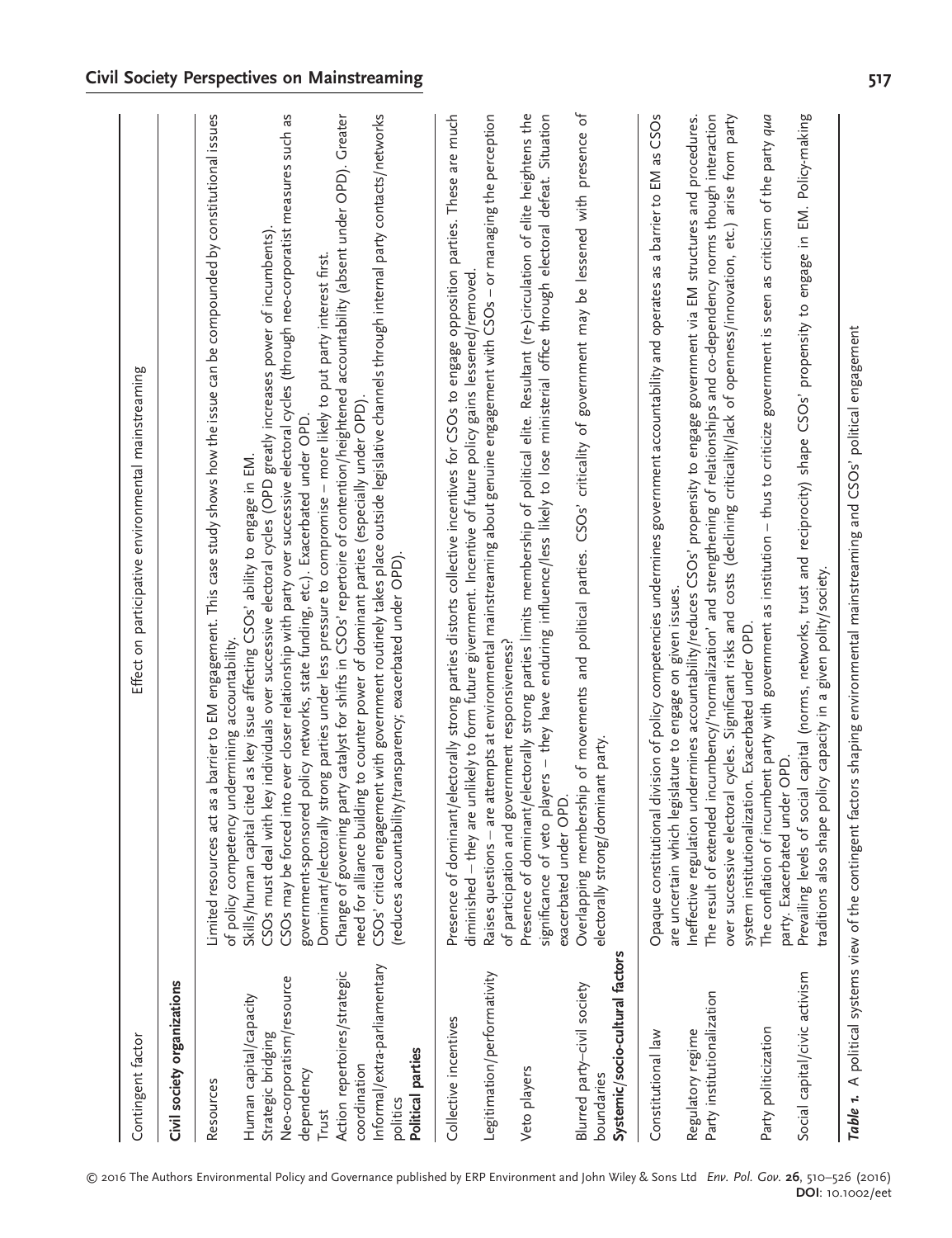understanding on the part of officials and parliamentarians that policy work placed considerable financial and human capital demands on CSOs, a burden that they struggled to meet in the face of competing priorities (cf. Casey, 2004).

It was a problem compounded by constitutional factors. As Jordan and Lenschow (2010: 150) explain: 'from an institutional perspective [… EM] is a multi-sectoral and multi-level coordination [policy] challenge…'. In the current case, larger, strategic aspects of environmental policy (e.g. nuclear power, international treaty negotiations) are reserved to central government, with much (though not all) of the remainder determined at a regional level. Crucially, interviewees alluded to how the opaque nature of the constitutional arrangements relating to Wales (see Commission on Devolution in Wales, 2014) had adverse resource implications. These presented a key barrier to participative EM.<sup>9</sup> Thus, for example, a chief executive of a CSO explained: 'One thing for us see, that people don't realse, like with [power] generation – smaller stuff "fine", but anything [of] say a reasonable size is Westminster. ...same with other infrastructure and planning stuff [i.e. it's not devolved] now for us that's a headache … [we've got to] 'look both ways' if you like ... Yes, we're supposed to know the situation here *and* keep an eye on Westminster ... have a voice there too … now that's a stretch' (Participant 08). Another added, 'as far as transport policy – building regs [regulations] too … we have to rely on the goodwill of [named UK CSO] – their policy people at Westminster … now that's on a "favour basis" … we don't pay for it … but it's hardly an ideal arrangement … truth is we can't monitor both [legislatures] … there's not the budget' (Participant 23).

Allied to the foregoing, interviewees alluded to the link between human capital and constitutionalism. They referred to the demands made by the meso-legislature's gaining of primary law-making powers in 2011: 'yeah, it's a bit of a headache … its positive, it'll give policy "teeth" you know – but for us … [it's all] rather arcane stuff … committee stages, draft [parliamentary] bills, opposition [party] amendments [to bills] … it takes a huge amount of time to try and keep on top of this' (Participant 71). Others referred to resource issues in relation to the post-2008 global recession: 'staffing is the big issue, it's our [organization's] major cost … it's our expertise … the terrible thing is – and I've seen this in several cases … when it comes to staff cuts because of the current austerity thing its always the policy and researcher people that get chopped [i.e. lose their jobs] to save costs … there a big knock-on from that … [a] loss of voice' (Participant 11).

'Strategic bridging' applies to CSOs' lobbying of parliamentarians (Tilly, 1978: 125–133). In this regard, CSOs face a challenge: specifically, which parliamentarians to engage to best advance their policy demands. The current study makes an original contribution by highlighting how governing party turnover (GPT) shapes mainstreaming. As noted, the Welsh polity is characterized by OPD. As Greene (2010: 155) notes, such 'systems are "odd ducks" that combine genuine electoral competition with the absence of turnover'. Interviewees comments underline how GPT and, in the case study, OPD, is significant to EM. This is because opposition parties are often not viewed by CSOs as being as influential (as in 'regular' systems) because they are believed to be less likely to attain future government office. In turn, this distorts the political dynamic and has the concomitant effect of channelling CSOs' engagement towards the dominant party. For example, a policy coordinator said: 'it's frustrating really … we've got good connections with the Liberal Democrats [opposition party] … they're really supportive ... trouble is its Labour, they're the ones that *really* count ... so that's where we put most of our emphasis'. Another stated, 'you got to concentrate on [government] ministers … you['ve] just got too … they [Labour] call the shots today, and they'll call the shots after the election … simple, that's the system we've got … it isn't gonna change any time soon' (Participant 62).

From a mainstreaming perspective, lack of governing party turnover and/or single party dominance can act as a barrier to effective engagement, as highlighted by interviewees. First, it can affect CSOs' trust in government. This is a key component of bridging social capital and shapes CSOs' propensity towards policy engagement (Mishler and Rose, 2001). In the present study interview data show how OPD increased CSOs' mistrust of government. Interviewees spoke of how the power of the dominant party meant it could afford to ignore exogenous claims. Thus, several interviewees said parliamentarians were more concerned with party interests than fostering dialogue and engagement. For example, the policy officer with an environmental organization

<sup>9</sup> Wales presently has a conferred powers model, meaning that the National Assembly for Wales has specific powers granted to it by the UK Parliament. These powers are incremental and have accrued over decades from hundreds of enactments affecting Wales. This often makes determining whether powers on a given issue are 'devolved' a complex and technical exercise. It has prompted a series of legal challenges in the UK Supreme Court.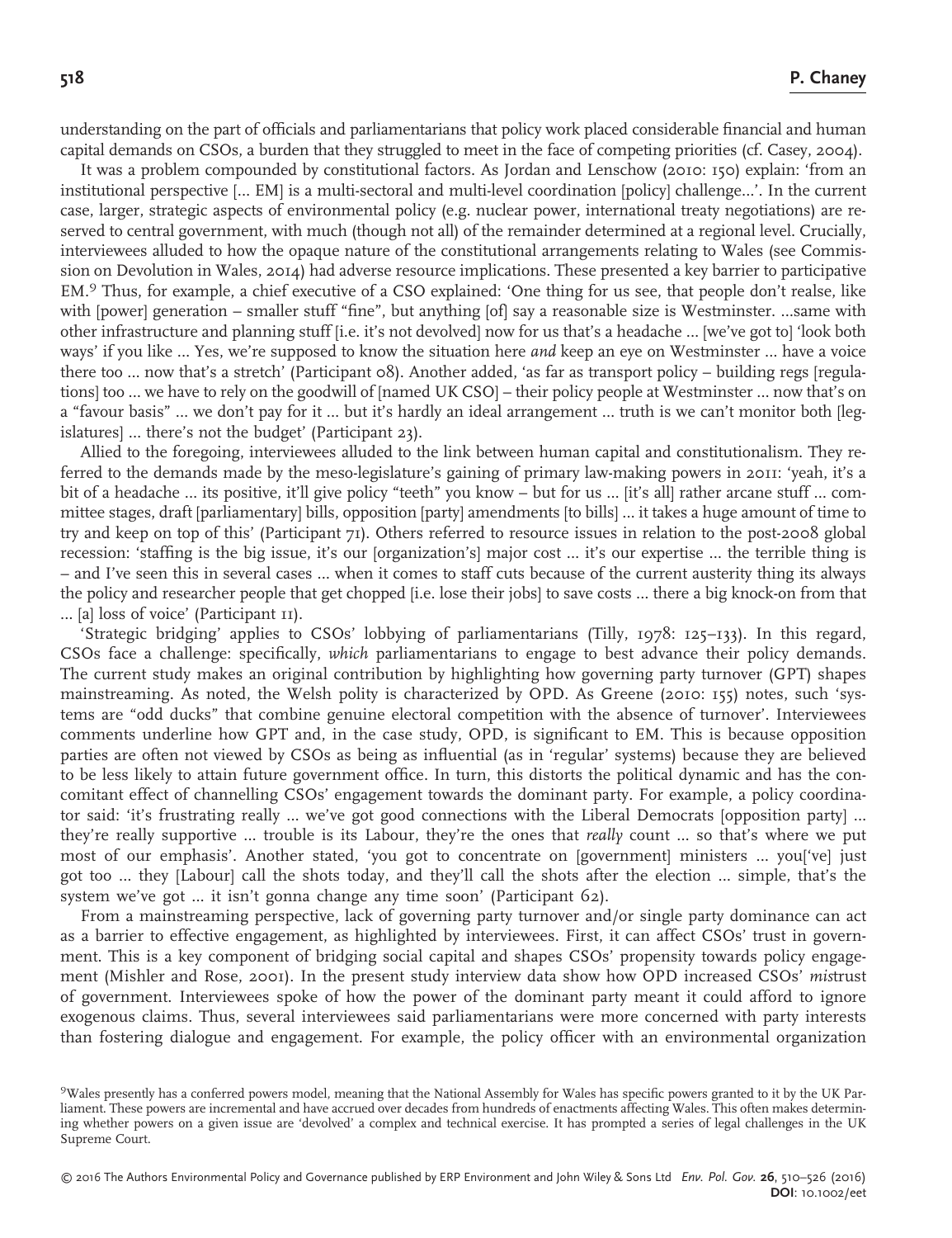said: 'there has been a loss of trust in the government … we were naïve I suppose … [then] one of our trustees said look at the politics of it! As a party their support base is mostly urban and in the south of the country ... now you can hardly trust them to put rural interests ahead of that! … no matter what they promised [at the election].' (Participant 35).

A second, related issue that emerged in the data was the negative aspects (opaqueness and undermining of accountability) of informal networks and how these can undermine EM. With a dominant party in place these can 'short-circuit' formal political channels and processes (McClurg and Lazer, 2014). Whereas in 'regular' turnover democracies governing party–CSO relations are 're-written' when a new party is elected to power, the absence of turnover means they become regularized and sustained over successive electoral cycles. Accordingly, some interviewees explained how this resulted in lobbying via party contacts being preferred over parliamentary procedures. For interviewees this raised questions over transparency and accountability. As one CSO Director said of a key leisure development with negative environmental aspects: 'we have it on good authority that that decisions were shaped in a party political context … now that doesn't do anything for democracy in my view' (Participant 58). Another alluded to how some CSOs 'were on an inside track … [they] got the "heads up" on policy through party links' (Participant 69).

Interviewees also alluded to the manner in which turnover influenced CSOs' repertoires of contention (Tilly, 1995: 42). This is the varied means by which CSOs seek to mainstream their environmental policy demands through engagement with government. Thus, for example, respondents referred to deliberate tactical coordination and a differentiated mode of engagement between organizations to address OPD. One manager asserted:

'I see the environmental movement as being on a bit of a continuum, [named organization] are going to be able to do some of the "far out there – really critical stuff", others like [named CSO] keep mainly to new media stuff, whereas we [named organization] are more mainstream – and we are going to be more 'in the tent', but when we do "chuck our toys out of the pram" [in other words, a significant intensification of campaigning against government policy] – we will do it when we really need to' (Participant 43).

Another key finding that emerged from this study was the way CSOs' institutional structures and practices shaped mainstreaming (cf. Sietz et al., 2011). Thus, interviewees repeatedly alluded to what they viewed as limitations and barriers stemming from a failure to adapt to the realities of multi-level governance in the UK. Specifically, they underlined the need for cross-border CSOs to put in place effective organizational structures and management to fully avail themselves of the political opportunity structures of EM at the meso-level. Thus, one said: 'this is sensitive, shall we say our colleagues in London don't really get it … they don't really understand there's a growing legislature here … there's not the awareness, I think, or the will to let us try and shape the agenda here…' (Participant 29). Another opined: "it's still predominantly our [England-based] HQ that has sign-off on things … now I can challenge that … sometimes I win, but that's not the point. It's a drag to be honest, y' know having to constantly fight for the authority to decide how we relate to the [National] Assembly … At the last Exec I was talking to my opposite number from Edinburgh, she couldn't believe it … they don't have this problem…" (Participant 65).

## Political Parties

The interview data also reveal another influence of governing party turnover on EM: namely, the power of veto players in political parties. These are individuals who may be opposed to CSOs' policy demands (owing to factors such as ideology, education, beliefs, alliance with business and so on). They can block CSO demands owing to their office or position in a given party. Their power derives from the fact that, when in government (e.g. holding ministerial office) CSOs have no choice but to deal with them when advancing their policy demands (Tsebelis, 1995). While they are present in 'regular' liberal democratic systems, OPD makes their power even more significant and challenging. This is because of their comparative longevity in office. Unlike 'regular' democracies, they are not 'swept away' by electoral defeat - but may endure over successive election cycles. Typically they have longer ministerial careers and circulate in the power elite over extended periods. Their influence is felt particularly at the initiation stage of policy when they can resist direct lobbying requests over new policy ideas (they have less ability to restrict involvement in public policy consultations). Thus, one interviewee observed: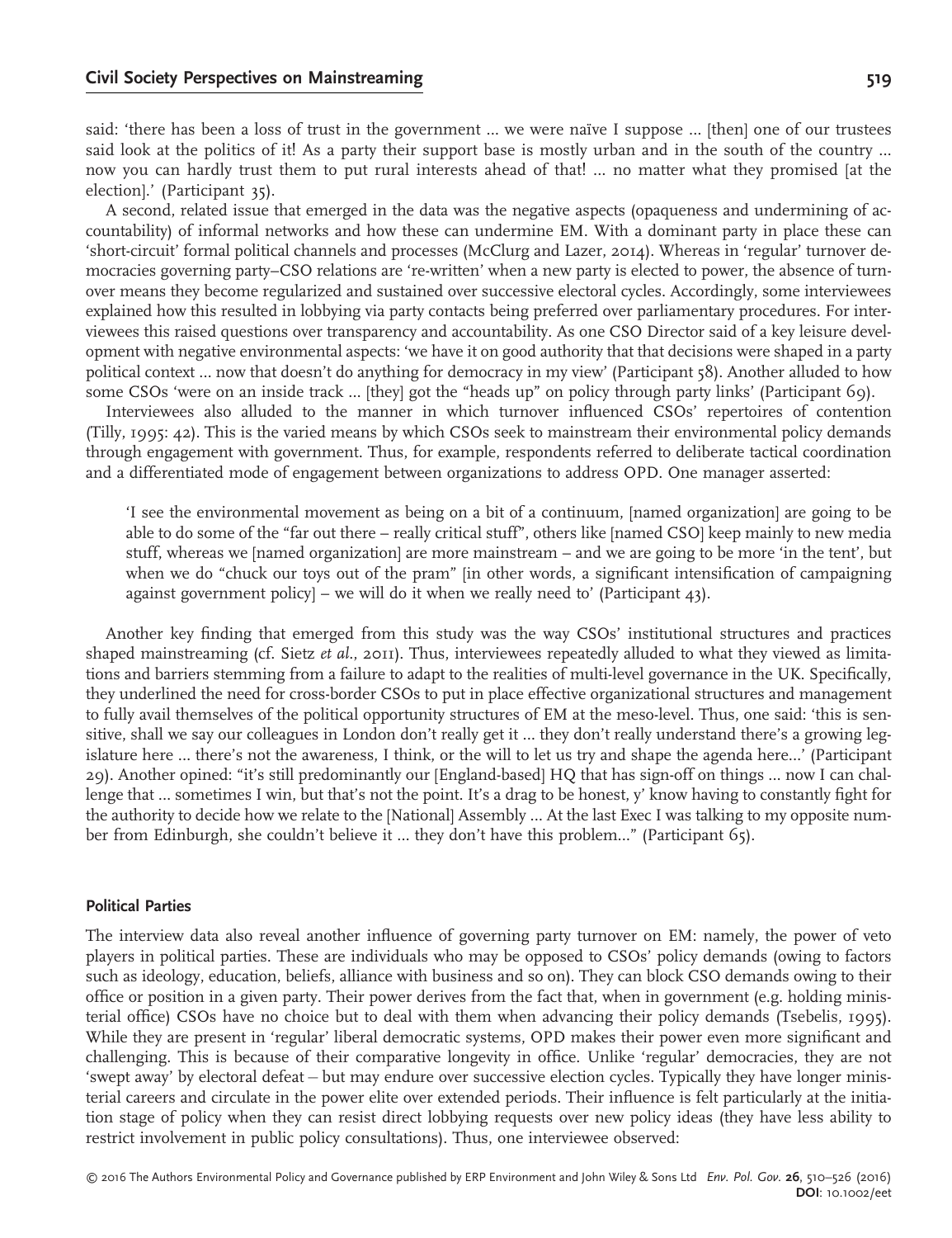'I used to work in housing [policy] we'd been trying to persuade [named government minister] to listen to us … yet he didn't "get it" [i.e. understand their policy demands] – or didn't want to get it – either way, we made no progress – unlike with [named minister]<sup>10</sup> his predecessor  $\ldots$  there was a willingness to engage there even if we didn't always agree' (Participant 72).

Interviewees' comments also provide an insight into the impact of governing party turnover on collective incentives for CSOs' political engagement in relation to EM (cf. Finkel *et al.*, 1989: 39). In the present political context OPD was felt by interviewees to dis-incentivize engagement with opposition party members because they were seen as unlikely to be elected to government office over future election cycles. Significantly for mainstreaming this may create a negative feedback loop: over time reduced engagement between CSOs and opposition parliamentarians may further weaken the opposition, thereby dis-incentivizing CSOs from future engagement to advance policy claims. Thus, the director of an environmental CSO recalled: 'it is tricky, you want to be seen as even-handed … we still target all the [party] leaders and their teams … like our renewables [campaign] last year … yeah, if I'm honest some soft-pedalling does go on with them [opposition parties]. It's the minister you want ... that's the big one ... [where] we really put in the time…' (Participant 46).

Recent decades have seen increased academic attention to a perceived decline in social capital and civic activism. This is widely seen as having a negative impact on governments and public administration because, inter alia, it undermines representation and responsiveness (Putnam, 2000). It has spurred governments to use neo-corporatist practices to intervene in an attempt to boost engagement between exogenous interests – such as CSOs – and government (Mansbridge, 1992). Here a key driver is government's need to avail itself of the knowledge and expertise in civil society (Schroeder and Lovell, 2012). In the present study such interventions took the form of governmentsponsored policy networks  $-$  as well as state support for policy forums.

However, such measures bring with them attendant dangers. Thus, interviewees' comments support Hunold's (2005: 325) assessment that in relation to the state–civil society nexus 'efforts to green and democratize … are better served by a non-integrated … civil society'. For example, the director of an environmental CSO reflected:

'They've set up [a policy] network. [with] a lot of fanfare. Now for us it's a double-edge sword … Yes, it gets us in [to policy-making circles] but we've yet to make any headway with what we're pressing for … It's [government response] always "no" … more than that, it's run on their lines if you like, they set the agenda … for us there's a cost [you] see, 'cos some of our members don't like it [i.e. participating in government-sponsored structures]'. (Participant 31)

Another interviewee reflected on the overall impact of OPD and neo-corporatist practices:

'in effect you now have state sponsored civil society which compounds the problem that it's hard to criticise government. So they've created a civil society but it's an anaemic one because they control the flow of blood and they don't want it [civil society] to get too strong' (Participant 66).

A further aspect to the findings was interviewees' view that EM was in part to be understood in the context of performativity and as a form of legitimation. As noted, Moore (2001: 712) explains the latter term: 'legitimation involves communicative actions aimed at managing the public's perception that government actions are effective in promoting their desired ends, whether that is in fact true'. These strands of theory can be used to question whether the structures and practices of participative EM are about genuine engagement and knowledge-sharing in a context where power elites are willing to modify their policies in light of critical input from exogenous groups – or, as some interviewees' comments suggest, EM is more about government being seen to engage CSOs. For example, the manager of one CSO said: 'yes, we have attended meetings with officials … yes, we have sent in consultation responses … yes, we have spoken to ministers and [special] advisers … it came out at our Exec[utive] meeting, a colleague put their finger on it in my view, she said … "is this just camouflage?" ' (Participant 34). Another observed, 'well, they're going

<sup>10</sup>The minister referred to here was from a different party that was in coalition government with the dominant Labour Parliament in the previous term of the National Assembly.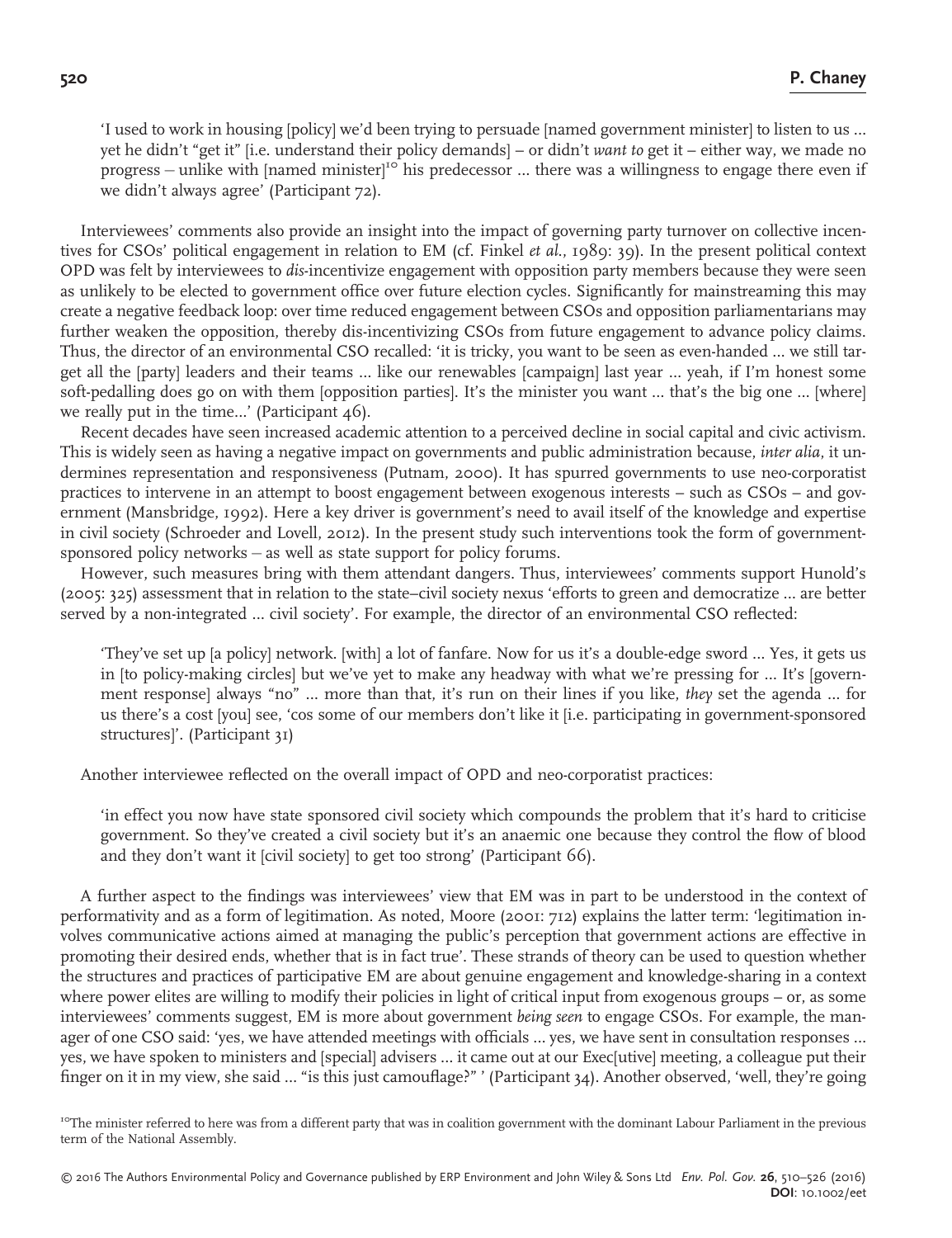through the motions aren't they? … Question is, do they listen? Does it make any difference? The [named motorway extension project] makes it pretty [...] obvious, it's all a veneer ... they carry on regardless of what anyone says...' (Participant 27).

Allied to this, as Piattoni (2001: 4) observes, clientelism and patronage involve 'the trade of votes and other types of partisan support in exchange for public decisions with divisible benefits'. Blakeley (2001: 104) goes further, outlining how 'clientelism is likely to remain an inevitable feature of liberal democratic polities'. The current interview data support this conclusion. They also suggest the situation is compounded in systems with low governing party turnover because it may weaken civil society and undermine CSOs' scrutiny capacity. For example, the director of an environmental CSO said:

'We have a "client state". The government – either directly or indirectly through its various agencies – puts an awful lot of funding into ... organizations: that shuts them up. We are very lucky that we don't receive any funding from the Welsh Government or any government, that means we are free to stand-up and to criticise and to challenge. Whereas an awful lot of organisations feel they can't do that' (Participant 54).

#### Systemic and Socio-Cultural Factors

Interviewees alluded to how the opaque constitutional arrangements in the case study polity undermined government accountability (Bingham Powell, 1989). This is because, on many issues, the lack of clarity acted as a barrier to EM because CSOs were often uncertain which legislature (regional or Westminster) to engage. Thus, one CSO chief executive complained: 'the lack of clarity about where the [constitutional] boundaries lie are an enduring problem … its making life pretty difficult for voluntary organisations like us but also our clients … bottom line can we explain to our clients who is to blame if they have a problem? Some areas it's really obvious others, it's a real problem: it's not clear' (Participant 33). Another said, 'to me the current [constitutional] settlement rather suits government ... not just the present lot – but previous administrations too ... there's been a chronic lack of progress, as soon as voices of protest are raised though, it becomes Westminster that's to blame … [it's] all very convenient, [regional government says] "we haven't got the necessary powers"…' (Participant 18).

A burgeoning literature attests to the fact that effective monitoring and regulation is integral to effective environmental protection (Richards *et al.*, 2000; Percival and Schroeder, 2009). Yet, as Fiorino (2006: 7) observes of regulatory frameworks, 'distrust amongst government, business and environmental groups … diverts efforts away from desirable environmental results', not least by reducing CSOs' propensity to engage in government policy-making as predicated by EM. In the present case study respondents viewed the constitutional sustainability duty on government as a generally positive factor. Yet, notwithstanding the existence of an independent commissioner, $I^{\text{II}}$  a number also expressed concerns over the robustness of the monitoring and enforcement of the duty. For example, the policy officer with one CSO said, 'it's a bit of a case of "marking your own homework" … the [Government of Wales] Act says the government will report on how good its policies have been ... talk about a waste of ink ... they're not gonna say we've [...messed]-up, [or] we're after votes for the next election so forget long-term planning' (Participant 17).<sup>12</sup> Another stated: 'it is touted as significant, unique – all that … it's a bit toothless if you ask me…' (Participant 47).

Existing work underlines how electoral politics shapes modes and methods of civil society participation owing to peaks or 'cycles of contention' (Tarrow and Tilly, 2001). The present findings show how OPD can impact on participative EM because it disrupts such cycles – as the catalytic effect of a change of governing party (which often sparks new modes and phases of engagement) is lacking. Instead, under OPD party institutionalization sets in (Mainwaring and Scully, 1995: 4). Interviewees concurred with the latter view. According to one policy officer, 'it can get a bit stale if you know what I mean … the best way to be heard is to link in with Labour [Party] spads [special advisors] to ministers and senior officials ... it can get a bit like *Groundhog Day*,<sup>13</sup> mind...' (Participant 42). Another alluded to ' that thing of sort of trying to get round that political roadblock' (Participant 18).

<sup>&</sup>lt;sup>11</sup>Commissioner for Sustainable Futures (formerly the Sustainable Development Commission).

 $^{12}$ Government of Wales Act (2006) s.79 (7) 'the Welsh Ministers must ... publish a report containing an assessment of how effective their proposals (as set out in the scheme and implemented) have been in promoting sustainable development, and (b) lay a copy of the report before

 $t^3$ Groundhog Day – a 1993 film directed by Harold Ramis concerning a time loop – cited here by the interviewee as a simile for repetition.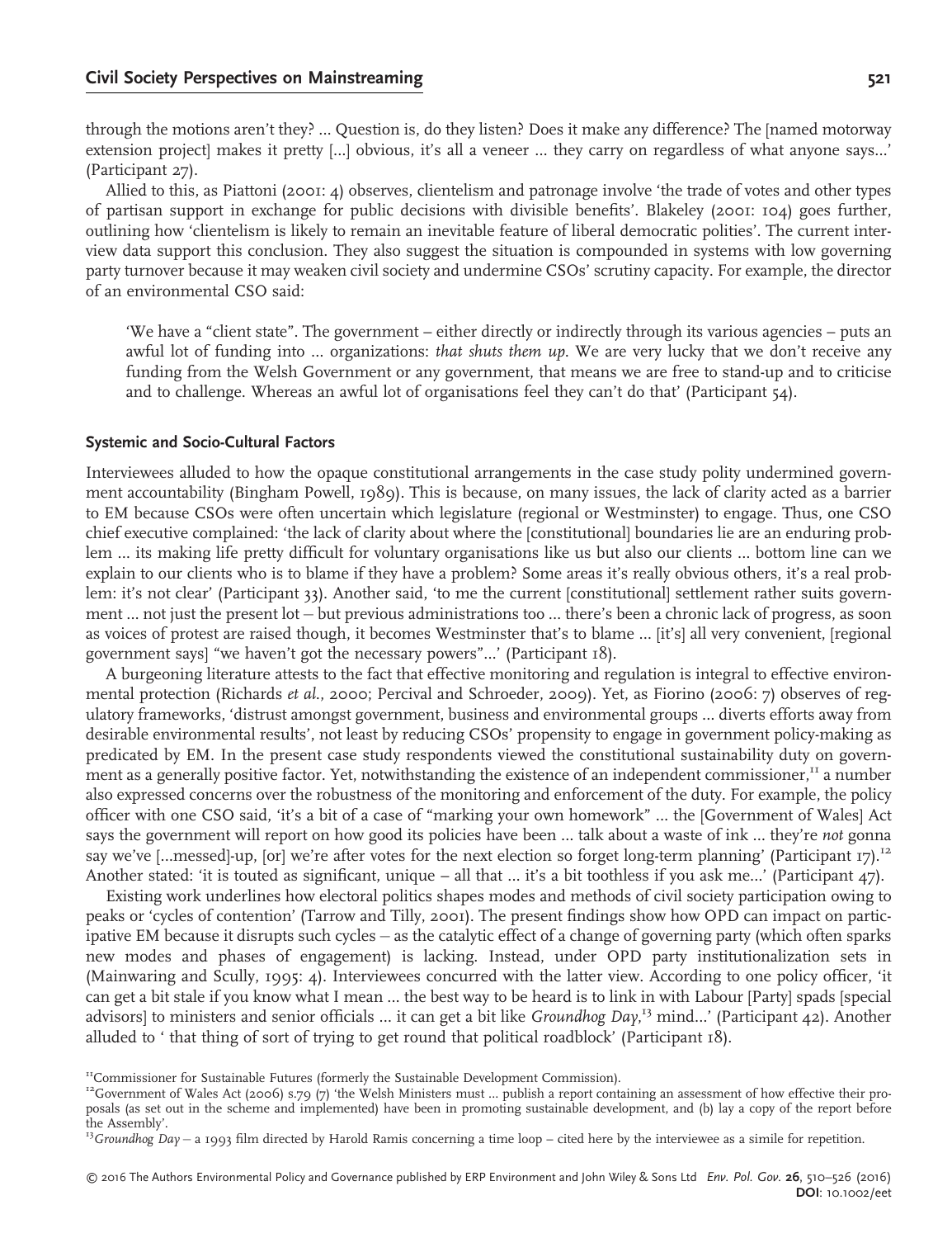As noted, social capital and civic activism (cf. Putnam et al., 1993; Putnam, 2000) play key roles in the normative pursuit of participatory democracy. Allied to this, recent decades have seen a burgeoning literature on changing societal attitudes to environmental issues (Van Liere and Dunlap, 1980; Tranter, 2014). Extant studies chart how these are shaped by a complex range of factors, including formal education (Pooley and O'Connor, 2000) as well as sociopsychological attributes (e.g. world view, ideology and socialization) (Dietz et al., 1998). In turn, these influence citizens' willingness to engage in EM. While interviewees underlined significant demand from CSOs to raise environmental concerns with government, they also alluded to the limiting effects of the constitutional history of the polity under study. While these are specific to this polity, they nevertheless have wider salience in underlining the way civic traditions shape EM.

In the present case, Wales was subject to administrative devolution in the period before 1999. Although public administration operated through a territorial ministry (the Welsh Office), the reality was that policy-making was predominantly conducted at Westminster (Rawlings, 2003) – such that there was no thoroughgoing 'indigenous' tradition of policy-making and developed policy communities. Thus, one interviewee stated, 'I don't really get a sense of organisations reacting as perhaps they should have as if they properly understood devolution' (Participant 17). According to a policy officer:

'we weren't really used to all the policy side of things. Then, 'bam'! Its "can you respond to this?", "can we have your views – y'know what do our members want to see on this one? [policy consultation] … and its like h-o-l-d o-n! You know, we're not just here to fill-in forms and chat to [National Assembly Members] … it's a megastep-up in a way … now everyone wants to hear from us. That's a "big ask" for an organization like ours … it's clear … talking to other CSOs we're not there yet in engaging the way we'd like – I know we're not alone … It's not going to happen overnight is it? Like Westminster's been going hundreds of years and they've still not got it right either" ' (Participant 05).

## **Discussion**

This study's core aim was to address a lacuna in the international literature on EM with a qualitative account of CSOs' experiences of participation in public policy-making at the meso-level. The interview data reveal a series of issues and challenges to achieving effective practice as required by international treaties and domestic policy and law. These are manifold and in conceptual terms they underline the contingent nature of EM and the appropriateness of a political systems perspective. As Jones and Hanham (1995: 188, emphasis added) explain: 'contingency is conceived not as a residual category, that is, as a new linguistic veil for particularity, but as an intervention in a process caused by context-dependent differences within which that process is embedded. Contingencies interrupt the operation of processes, thereby producing different empirical outcomes in different contexts'. As the foregoing discussion makes plain, EM processes are intimately related to the political system in a given territory and, in particular, electoral politics and governing party turnover.

A range of implications stem from the empirical findings. For example, the literature on mainstreaming equality into public policy highlights the dual nature of mainstreaming as both a coercive and a voluntary 'project' (cf. Payne, 2011: 528). Such a tension was also evident in the present case study of environmental policy-making. Notably, both government and CSO actions were heavily influenced by OPD, a distinctive feature of the case study polity. This presented a range of barriers to CSOs' participation in public policy-making – including the presence of veto players, skewed patterns of strategic bridging and the negative effects of governing party institutionalization. The wider significance of this to other liberal democratic polities is in highlighting the role of electoral politics and governing party turnover on EM. Historical and constitutional factors were also at play. The opaque division of environmental policy responsibilities between tiers of government, coupled with weak indigenous policy-making traditions, presented further barriers. Notably, interviewees questioned whether EM translated into policy outcomes; some advanced the idea that neo-corporatist structures (e.g. sponsored policy forums, state support for policy networks) were more concerned with legitimation, performativity and the appearance of participative policy-making on the environment – rather than being indicative of the governing elite's willingness to compromise and incorporate exogenous policy demands. The question of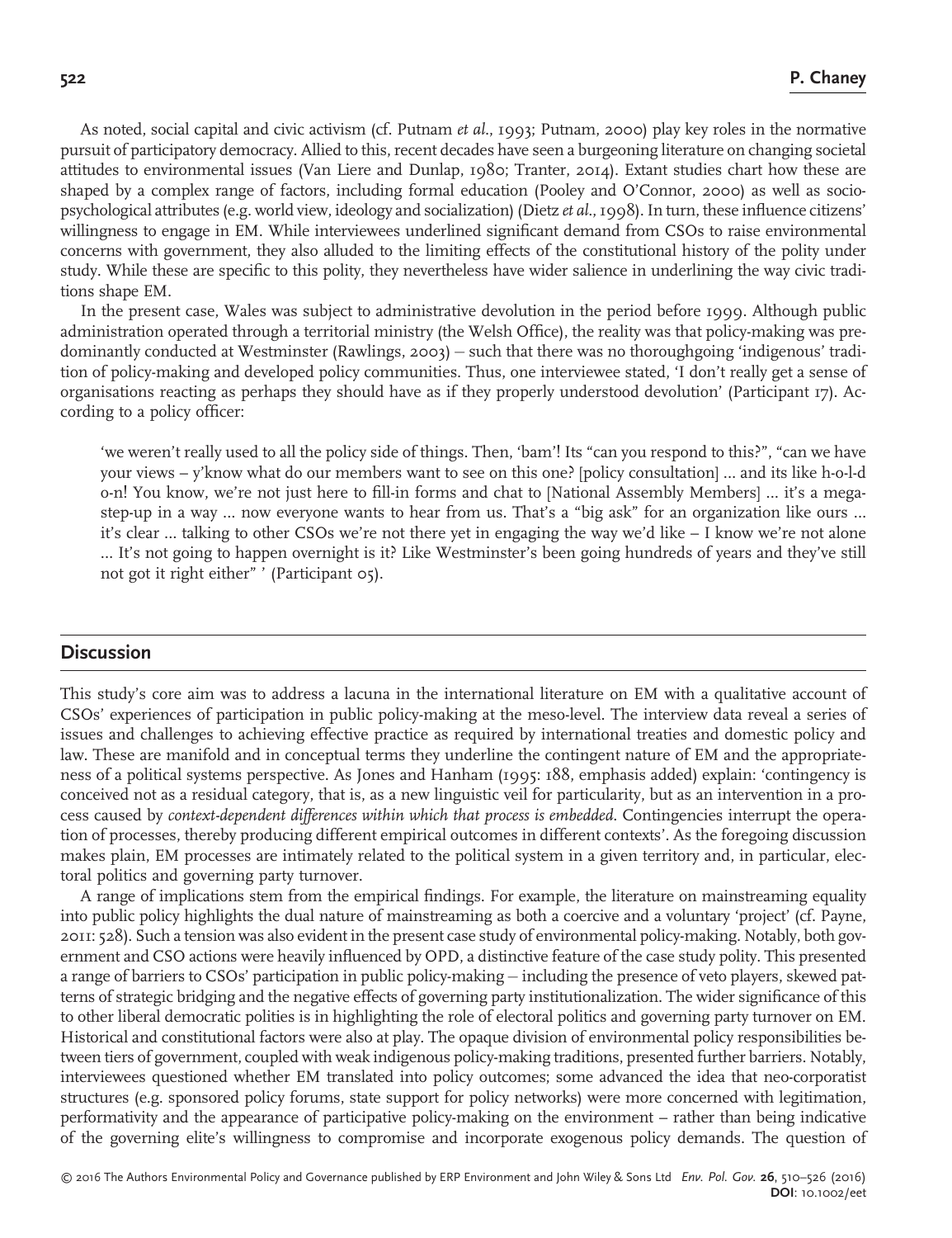outcomes was further raised in the context of policy monitoring and regulation. Specifically, study participants questioned the enforcement of the constitutional duty on ministers to mainstream sustainable development. Notably, participants also pointed to limiting factors in relation to CSOs' own structures and procedures. These included issues of institutional capacity, resources and expertise to engage in policy work – as well as the need to reconfigure cross-border CSOs to reflect the UK's move to quasi-federalism and give sufficient autonomy to managers at the re-

## **Conclusions**

gional level.

The global trend of state decentralization, legal imperatives on environmental protection and the increasing currency of EM each share a core concern with fostering exogenous engagement in the work of government. However, existing scholarly work has tended to treat these as discrete topics. Moreover, most extant analyses of EM view government as apolitical in nature. This is curious given that EM is a *deeply political 'project'* – one that challenges a range of actors to rethink their approach to policy. To address these lacunae the foregoing discussion adopted a political systems perspective. This original approach emphasized the impact of the rescaling of electoral politics (the holding of regional elections) and underlined the influence of party dynamics on CSOs' engagement in environmental policy-making. This is an appropriate focus because the type of party elected – and its electoral strength (in particular, whether OPD is present) – shapes the political opportunities open to CSOs. In turn, this will influence the success, or otherwise, of EM.

In highlighting the challenges facing CSOs as they attempt to engage government, the present study also provides transferable lessons for EM in other contexts. Foremost, the data suggest the need for CSOs to employ adaptive engagement strategies to counter some of the negative effects of dominant parties. As interviewees' accounts attest, these skew the political dynamic. Their disproportionate power introduces a series of pathologies that may frustrate or arrest attempts at participative EM. As the foregoing analysis explicates, these can be self-sustaining over election cycles. They arise because CSOs are drawn into engaging the dominant party at the expense of opposition parties. This is because opposition parties are perceived to lack influence – and thus the ability to advance CSOs' policy demands on the environment because they are unlikely to hold future government office. Over time this further weakens such parties and strengthens the dominant party, diminishing its need to compromise on its policy agenda. In response, CSOs should act to ward against such distortions by compensatory engagement across parties. Moreover, rather than sole reliance on the structures and procedures associated with government attempts at EM, CSOs should remain vigilant and employ broad action repertoires that not only involve routinized and largely bureaucratic engagement with government – but also diverse means of protest, campaigning and boycotts.

In summary, the wider significance of the present study is three-fold.

- 1 It provides empirical data revealing the issues and challenges that CSOs face in attempting to influence public policy-making on the environment.
- 2 It underlines the need for CSOs to employ adaptive engagement strategies to overcome the challenges identified.
- 3 It shows the contingent nature of state attempts to foster participative EM.

Accordingly, future study needs to employ a political systems perspective and be cognizant of the way that contingent factors shaping EM operate across three domains and include historical and constitutional factors – as well as patterns and processes operating in civil society as organizations seek to shape government policy-making on the environment.

## Acknowledgements

The author acknowledges the helpful and constructive comments of two anonymous referees when revising an earlier draft of this paper. Research funding by the Economic and Social Research Council under Awards RES-219-25-2006, R000239410 and ES/L009099/1, and Wales Governance Centre is also gratefully acknowledged.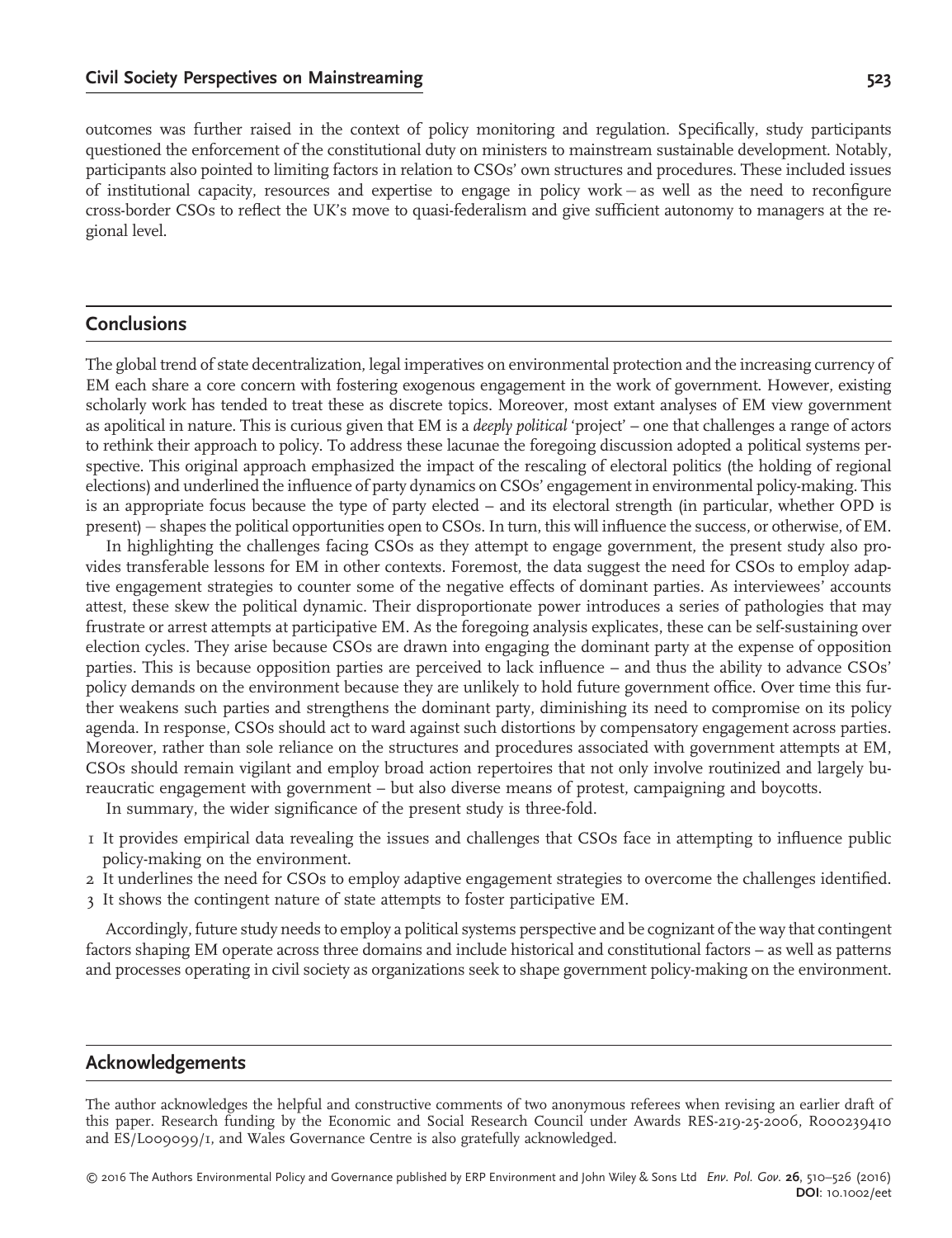# **References**

Alexander J. 2008. The Civil Sphere. Oxford University Press: New York. Aongola L. 2009. Creating and Protecting Zambia's Wealth: Experience and Next Steps in Environmental Mainstreaming. International Institute for Environment and Development: London. Bingham Powell G. 1989. Constitutional design and citizen electoral control. Journal of Theoretical Politics 1(2): 107–130. Birnie P, Boyle A. 2009. International Law and the Environment. Oxford University Press: Oxford. Birrell D. 2012. Comparing Devolved Governance. Basingstoke: Palgrave Macmillan. Blakeley G. 2001. Clientelism in the building of the state and civil society in Spain. In Clientelism, Interests, and Democratic Representation: the European Experience in Historical and Comparative Perspective, Piattoni S (ed.). Cambridge University Press: Cambridge; 77–100. Brouwer S, Rayner T, Huitema D. 2013. Mainstreaming climate policy: the case of climate adaptation and the implementation of EU water policy. Environment and Planning C: Government and Policy  $3I(1)$ : 134–153. Brugha R, Varvasovszky Z. 2000. Stakeholder analysis: a review. Health Policy and Planning 15(3): 239-246. Bryner G. 2002. Policy devolution and environmental law: exploring the transition to sustainable development. Environs - Environmental Law and Policy Journal 1(8): 86-102. Buhr K, Thörn P, Hjerpe M. 2012. The clean development mechanism in China: institutional perspectives on governance. Environmental Policy and Governance 22(2): 77–89. Carter N. 2007. The Politics of the Environment: Ideas, Activism, Policy. Cambridge University Press: Cambridge. Casey J. 2004. Third sector participation in the policy process: a framework for comparative analysis. Policy and Politics  $32(2)$ : 241–257. Chaney P. 2014. Party Politicisation and the Formative Phase of Environmental Policy-Making in Multi-level Systems: Electoral Discourse in UK Meso-elections 1998–2011. Political Studies 62: 252–272. Cohen J, Arato A. 1994. Civil Society and Political Theory. MIT Press: Cambridge, MA. Coleman J. 1988. Social capital and the creation of human capital. American Journal of Sociology 94(Suppl): S95-S120. Commission on Devolution in Wales. 2014. Empowerment and Responsibility: Legislative Powers to Strengthen Wales. Commission on Devolution in Wales: Cardiff. [http://commissionondevolutioninwales.independent.gov.uk/](http://commissionondevolutioninwales.independent.gov.uk/files/2014/03/Empowerment-Responsibility-Legislative-Powers-to-strengthen-Wales-Executive-Summary.pdf)files/2014/03/Empowerment-Responsibility-Legisla[tive-Powers-to-strengthen-Wales-Executive-Summary.pdf](http://commissionondevolutioninwales.independent.gov.uk/files/2014/03/Empowerment-Responsibility-Legislative-Powers-to-strengthen-Wales-Executive-Summary.pdf) [accessed 30 October 2014] Dalal-Clayton B, Bass S. 2009. The Challenges of Environmental Mainstreaming: Experience of Integrating Environment into Development Institutions and Decisions. International Institute for Environment and Development: London. Dearlove J. 1973. The Politics of Policy in English Local Government. Cambridge University Press: London. Dietz T, Stern PC, Guagnano GA. 1998. Social structural and social psychological bases of environmental concern. Environment and Behavior 30(4): 450–471. Drakeford M. 2007. Social justice in a devolved Wales. Benefits 15(2): 171–178. Easton D. 1953. The Political System: an Inquiry into the State of Political Science. Alfred A Knopf: New York. Easton D. 1965a. A Systems Analysis of Political Life. Wiley: New York. Easton D. 1965b. A Framework for Political Analysis. Englewood Cliffs, NJ: Prentice Hall. Edwards M. 2009. Civil Society. Polity Press: Cambridge. Elster J (ed.). 1998. Deliberative Democracy. Cambridge University Press: Cambridge. Evans P. 1996. Government action, social capital and development: reviewing the evidence on synergy. World Development 24(6): 1119-1132. Finkel SE, Muller EN, Opp K. 1989. Personal influence, collective rationality, and mass political action. American Political Science Review 83(3): 885–903. Fiorino D. 2006. The New Environmental Regulation. MIT Press: Cambridge, MA. Gazzola P. 2014. Reflecting on mainstreaming through environmental appraisal in times of financial crisis — from 'greening' to 'pricing'? Environmental Impact Assessment Review 41: 21–28. Gilek M, Kern K. 2015. Governing Europe's Marine Environment. Ashgate: Farnham. Goldstone J (ed.). 2003. States, Parties and Social Movements. Cambridge University Press: Cambridge. Grant W. 1995. Pressure Groups, Politics and Democracy in Britain. Harvester Wheatsheaf: London. Greene KF. 2010. The political economy of authoritarian single-party dominance. Comparative Political Studies 43(7): 807-834. Goria A, Sgobbi A, von Homeyer I (eds). 2010. Governance for the Environmental: A Comparative Analysis of EPI. Elgar: Cheltenham. Haywood BK, Brennan A, Dow K, Kettle NP, Lackstrom K. 2014. Negotiating a mainstreaming spectrum: climate change response and communication in the Carolinas. Journal of Environmental Policy and Planning 16(1): 75–94. Heller P. 2001. Moving the state: the politics of democratic decentralization in Kerala, South Africa, and Porto Alegre. Politics and Society 29(1): 131–163. Hewitt LE, Pendlebury J. 2014. Local associations and participation in place: change and continuity in the relationship between state and civil society in twentieth-century Britain. Planning Perspectives 29(1): 25-44. Hopkin D, Tanner D, Williams C. 2001. The Labour Party in Wales 1900–2000. University of Wales Press: Cardiff. Hudson J, Lowe S, Oscroft N, Snell C. 2007. Activating policy Networks. Policy Studies 28(1): 55–70.

Hunold C. 2005. Green political theory and the European Union: the case for a non-integrated civil society. Environmental Politics 14(3): 324–343.

Jones JP, Hanham RQ. 1995. Contingency, realism, and the expansion method. Geographical Analysis 27(3): 185–207.

© 2016 The Authors Environmental Policy and Governance published by ERP Environment and John Wiley & Sons Ltd Env. Pol. Gov. 26, 510–526 (2016) DOI: 10.1002/eet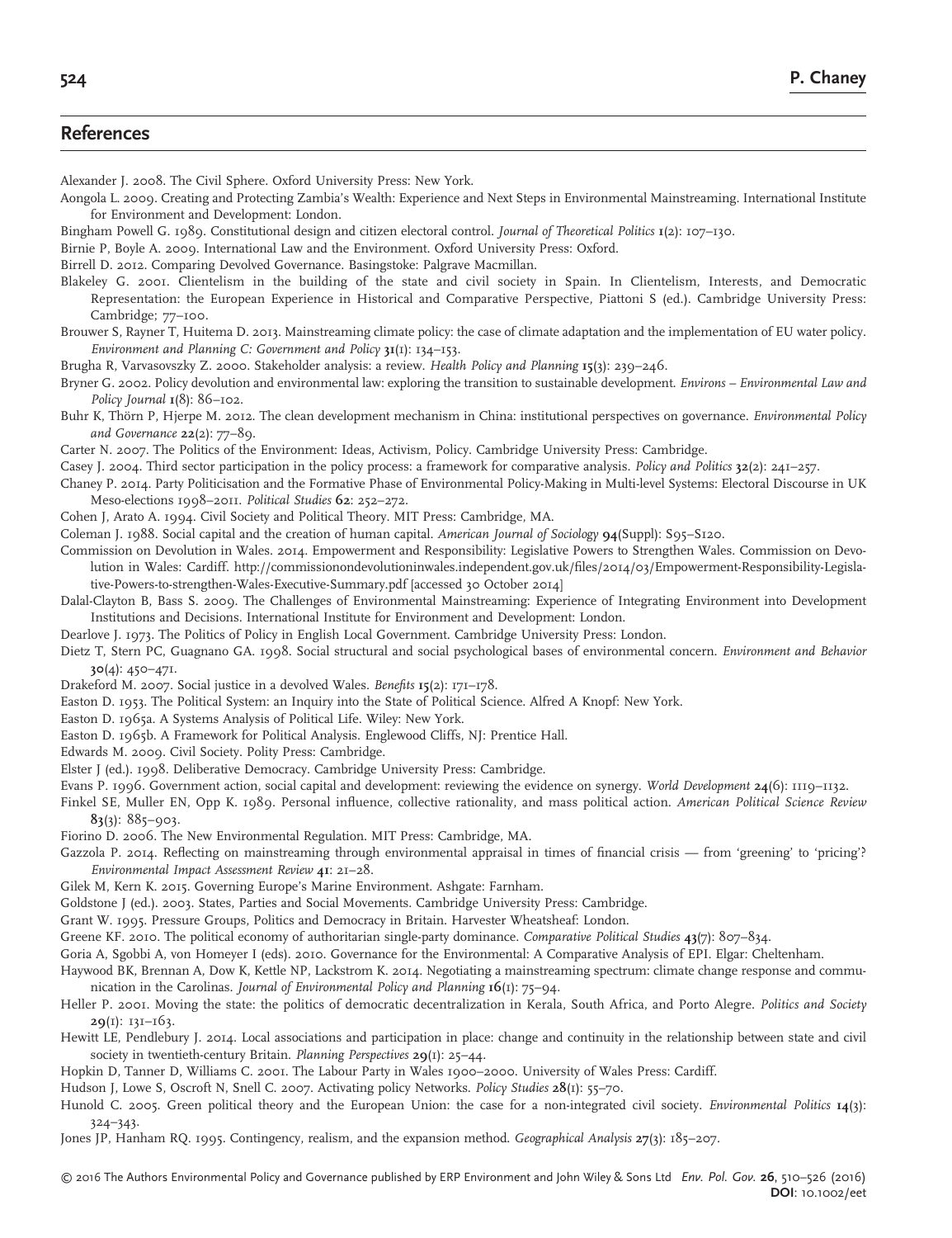- Jordan A, Lenschow A. 2010. Environmental policy integration: a state of the art review. Environmental Policy and Governance 20(3): 147–158. Keane J (ed.). 1988. Civil Society and the State, New European Perspectives. University of Westminster Press: London.
- Kettl DF. 2000. The transformation of governance: globalization, devolution, and the role of government. Public Administration Review 60(6): 488–497.
- King N, Horrocks C. 2010. Interviews in Qualitative Research. Thousand Oaks, Ca: SAGE.
- Kickert W, Klijn E, Koppenjan J (eds). 1997. Managing Complex Networks: Strategies for the Public Sector. Sage Publications: London.
- Klijn E, Skelcher C. 2007. Democracy and governance networks: compatible or not? Public Administration 85(3): 587–608.
- Kok MTJ, de Coninck HC. 2007. Widening the scope of policies to address climate change: directions for mainstreaming. Environmental Science and Policy 10(7-8): 587-599.
- Lenshow A. 2001. Environmental Policy Integration: Greening Sectoral Policies in Europe. Routledge: London.
- Mainwaring S, Scully T. 1995. Building Democratic Institutions: Party Systems in Latin America. Stanford University Press: Stanford, CA.
- Maloney WA, Jordan G, McLaughlin AM. 1994. Interest groups and public policy: the insider/outsider model revisited. Journal of Public Policy  $I_4(01): I_7-38.$
- Mansbridge J. 1992. A deliberative perspective on neocorporatism. Politics and Society 20(4): 493–505.
- Marsh D, Rhodes R (eds). 1992. Policy Networks in British Government. Clarendon Press: Oxford.
- Mason M. 2000. Evaluating participative capacity-building in environmental policy: provincial fish protection and parks management in British Columbia, Canada. Policy Studies 21(2): 77–98.
- McCarthy JD, Zald MN. 1977. Resource mobilization and social movements: a partial theory. American Journal of Sociology 82(6): 1212-1241. McClurg SD, Lazer D. 2014. Political networks. Social Networks 36: 1-4.
- Mishler W, Rose R. 2001. What are the origins of political trust?: testing institutional and cultural theories in post-communist societies. Comparative Political Studies  $34(1)$ : 30-62.
- Moore L. 2001. Legitimation issues in the state nonprofit relationship. Non-Profit and Voluntary Sector Quarterly 30(4): 707–719.
- Nilsson M, Eckerberg K. 2007. Environmental Policy Integration in Practice: Shaping Institutions for Learning. Routledge: London.
- Nunan F, Campbell A, Foster E. 2012. Environmental mainstreaming: the organisational challenges of policy integration. Public Administration and Development 32(3): 262–277.
- Pasquini L, Cowling RM, Ziervogel G. 2013. Facing the heat: barriers to mainstreaming climate change adaptation in local government in the Western Cape Province, South Africa. Habitat International 40: 225–232.
- Payne S. 2011. Beijing fifteen years on: the persistence of barriers to gender mainstreaming in health policy. Social Politics: International Studies in Gender, State and Society 18(4): 515–542.
- Pelser A, Letsela L. 2012. Mainstreaming sustainability into biodiversity conservation in Lesotho. Environment, Development and Sustainability  $14(1): 45-65.$
- Percival R, Schroeder C. 2009. Environmental Regulation: Law, Science, and Policy. Aspen Publishers: New York.
- Peters B. G. 2012. Institutional Theory in Political Science. Continuum: London.
- Piattoni S. 2001. Clientelism, Interests, and Democratic Representation: the European Experience in Historical and Comparative Perspective. Cambridge University Press: Cambridge.
- Price J, Shildrick M. 1999. Feminist Theory and the Body: A Reader. Routledge: London.
- Pooley J, O'Connor M. 2000. Environmental education and attitudes: emotions and beliefs are what is needed. Environment and Behavior 32(5): 711–723.
- Putnam R, Leonardi R, Nanetti R. 1993. Making Democracy Work. Princeton University Press: Princeton, NJ.
- Putnam R. 2000. Bowling Alone: the Collapse and Revival of American Community. Simon & Schuster: New York.
- Rawlings R. 2003. Delineating Wales: Constitutional, Legal and Administrative Aspects of National Devolution. University of Wales Press: Cardiff.
- Richards JP, Glegg GA, Cullinane S. 2000. Environmental regulation: industry and the marine environment. Journal of Environmental Management 58(2): 119-134.
- Rodríguez-Pose A, Gill N. 2003. The global trend towards devolution and its implications. Environment and Planning C: Government and Policy 21(3): 333–351.
- Runhaar H, Driessen P, Uittenbroek C. 2014. Towards a systematic framework for the analysis of environmental policy integration. Environmental Policy and Governance  $24(4)$ : 233-246.
- Sayer A. 1992. Method in Social Science: A Realist Approach, 2nd edn. London: Routledge.
- Schroeder H, Lovell H. 2012. The role of non-nation-state actors and side events in the international climate negotiations. Climate Policy 12(1): 23-37. Shapely P. 2014. Introduction. In People and Planning: Report of the Committee on Public Participation in Planning (The Skeffington Committee Report). Routledge: London; vii–xvi.
- Shutkin W. 2000. The Land That Could Be: Environmentalism and Democracy in the Twenty-First Century. MIT Press: Cambridge, MA.
- Sietz D, Boschütz M, Klein RJT. 2011. Mainstreaming climate adaptation into development assistance: rationale, institutional barriers and opportunities in Mozambique. Environmental Science and Policy 14(4): 493-502.
- Tarrow S, Tilly C (eds). 2001. Silence and Voice in the Study of Contentious Politics. Cambridge University Press: New York.
- Thiel A. 2014. Rescaling of resource governance as institutional change: explaining the transformation of water governance in southern Spain. Environmental Policy and Governance 24(4): 289–306.
- Thomas DR. 2006. A general inductive approach for analyzing qualitative evaluation data. American Journal of Evaluation 27(2): 237-251.
- Thorpe A. 2015. A History of the British Labour Party. Basingstoke: Palgrave Macmillan.
- Tilly C. 1978. From Mobilization to Revolution. Addison-Wesley: Reading, MA.
- Tilly C. 1995. Popular Contention in Great Britain, 1758–1834. Harvard University Press: Cambridge, MA.